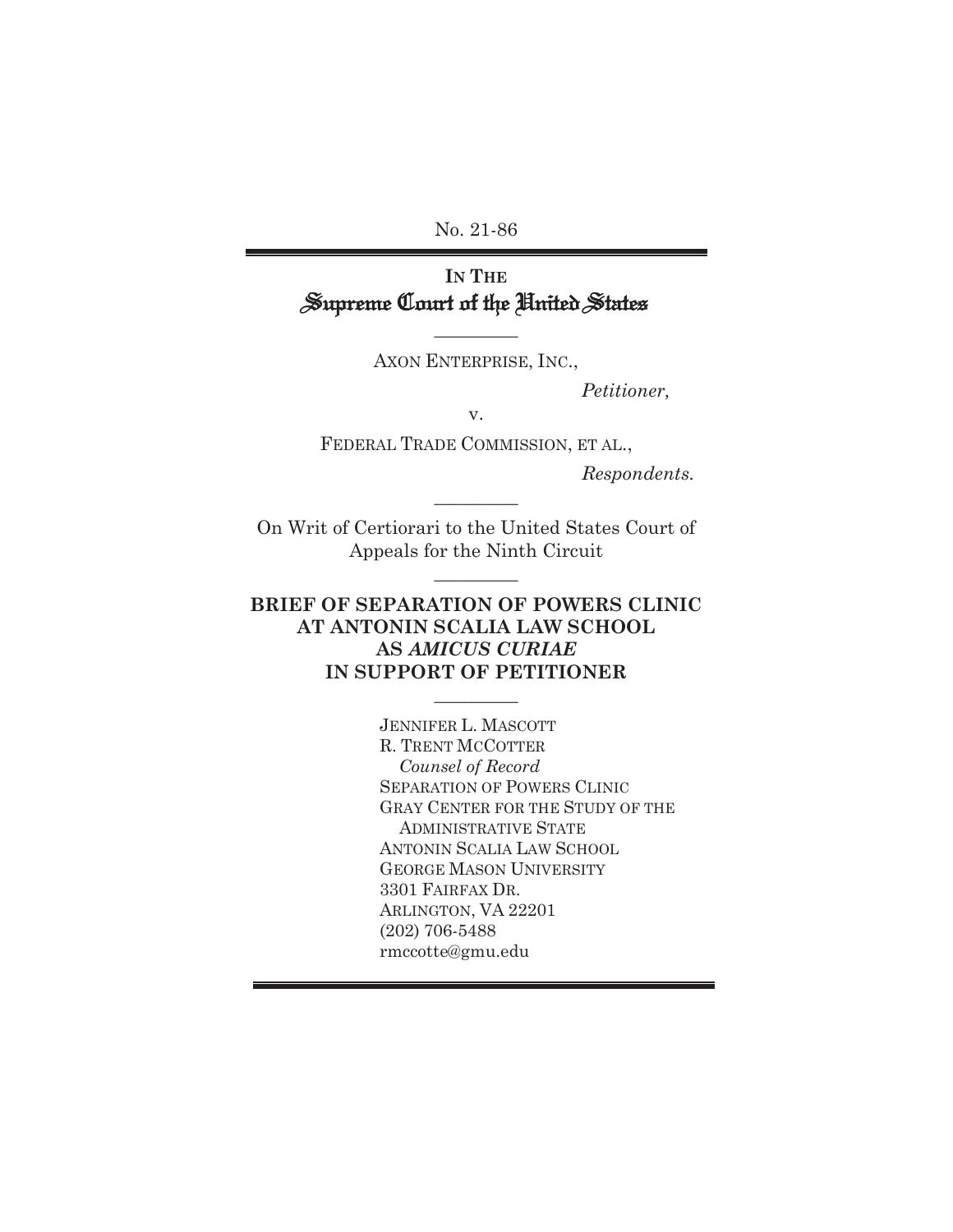# **TABLE OF CONTENTS**

| INTEREST OF THE AMICUS CURIAE1                                                                                                                |
|-----------------------------------------------------------------------------------------------------------------------------------------------|
| SUMMARY OF THE ARGUMENT1                                                                                                                      |
|                                                                                                                                               |
| Court Should Permit Judicial Review<br>The<br>L.<br>Without Administrative Exhaustion of Core<br>Separation-of-Powers Challenges Like Axon's4 |
| A. Parties Often Never Receive Judicial Review<br>of Core Separation-of-Powers Challenges5                                                    |
| B. Subsequent Judicial Review of Removal<br>Challenges Usually Results in Hollow                                                              |
| 1. Retrospective Relief Is Hotly Disputed but                                                                                                 |
| Early Judicial Review Provides Meaningful<br>$2_{-}$<br>Relief, Obviates Remedial Disputes, and                                               |
| II. The Ninth Circuit's Ruling Is Especially<br>Inequitable Because Axon's Underlying<br>Challenge Is Obviously Meritorious.  18              |
|                                                                                                                                               |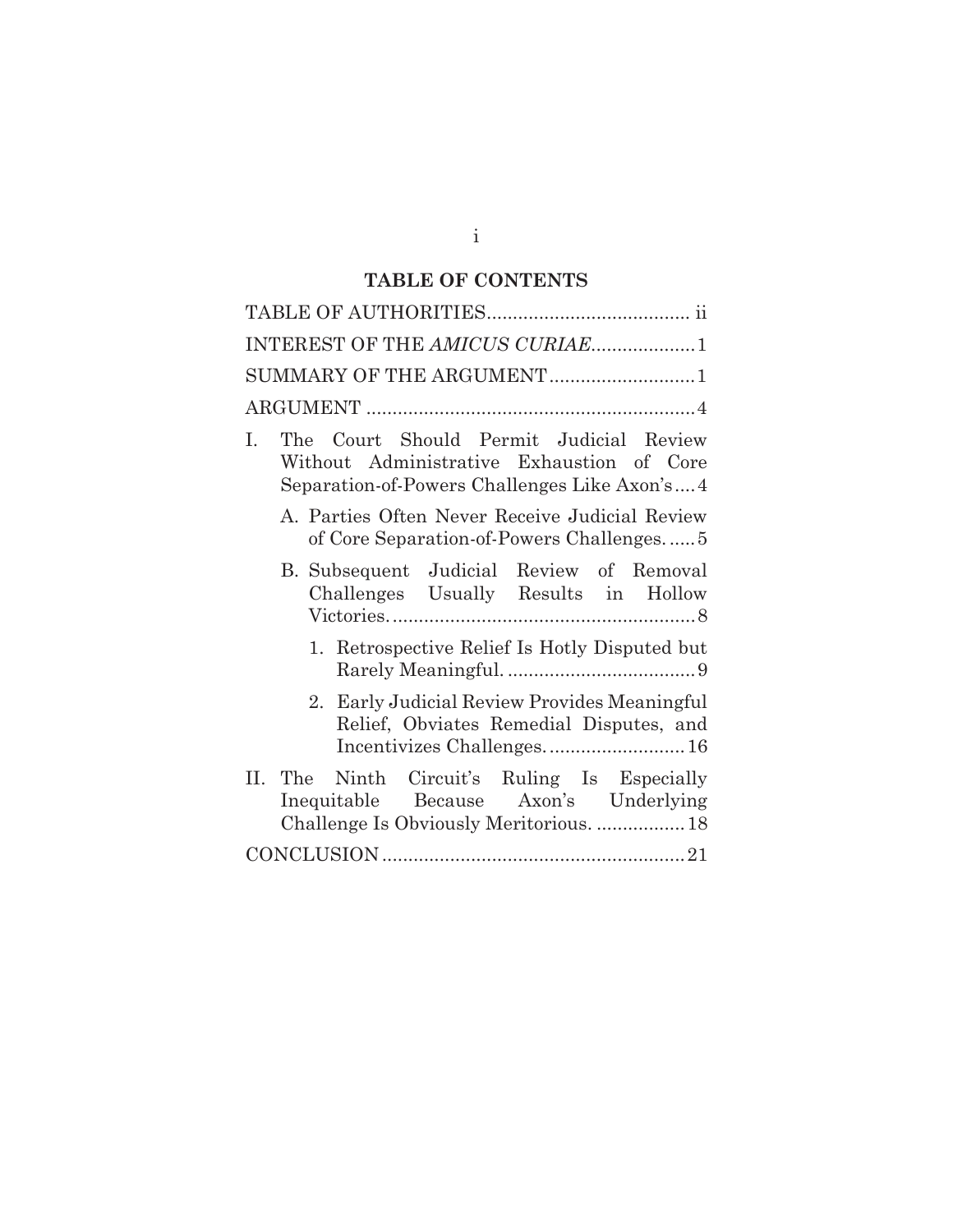# **TABLE OF AUTHORITIES**

## **CASES**

| Bond v. United States, 564 U.S. 211 (2011)  17                                                      |
|-----------------------------------------------------------------------------------------------------|
|                                                                                                     |
| Brittany A. v. Comm'r of Soc. Sec., No. 2:20-cv-<br>6549, 2022 WL 682671 (S.D. Ohio Mar. 8,         |
|                                                                                                     |
| CFPB v. Seila Law LLC, 984 F.3d 715 (9th Cir.                                                       |
| CFPB v. Seila Law LLC, 997 F.3d 837 (9th Cir.                                                       |
| Cochran v. SEC, 20 F.4th 194 (5th Cir. 2021)                                                        |
| <i>Collins v. Yellen,</i> 141 S. Ct. 1761 (2021)  12, 13, 17                                        |
| Collins v. Yellen, 27 F.4th 1068 (5th Cir. 2022)                                                    |
| Dareth T. v. Kijakazi, No. 2:20-cv-06913, 2022<br>WL 671540 (C.D. Cal. Mar. 7, 2022) 14             |
| Dep't of Transp. v. Ass'n of Am. R.Rs., 575 U.S.                                                    |
| Dixon v. Kijakazi, No. 4:21-cv-00033, 2022 WL<br>1096424 (E.D.N.C. Feb. 1, 2022)  15                |
| <i>Elgin v. Dep't of Treasury</i> , 567 U.S. 1 (2012)  7                                            |
| Free Enter. Fund v. Pub. Co. Acct. Oversight<br><i>Bd.</i> , 561 U.S. 477 (2010)  9, 16, 17, 19, 20 |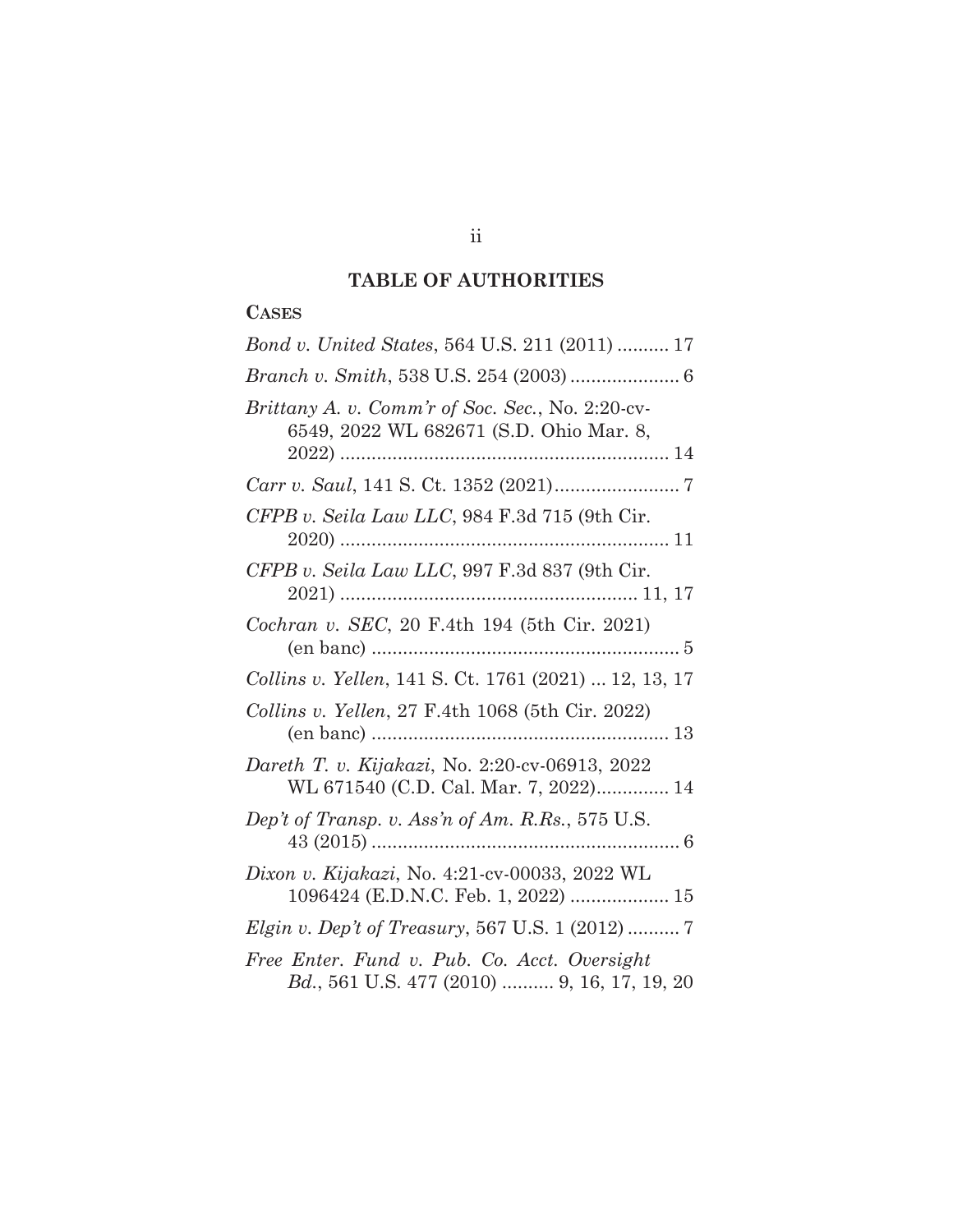| Free Enter. Fund v. Pub. Co. Acct. Oversight<br>Bd., No. 1:06-cv-217 (D.D.C. Feb. 23,                  |
|--------------------------------------------------------------------------------------------------------|
| Kaufmann v. Kijakazi, No. 21-35344, __ F.4th<br>__, 2022 WL 1233238 (9th Cir. Apr. 27,<br>4            |
| Lucia v. SEC, 138 S. Ct. 2044 (2018)  17, 19, 20                                                       |
| Michele T. v. Comm'r of Soc. Sec., $\_\_\$ F. Supp.<br>3d __, 2021 WL 5356721 (W.D. Wash.              |
| Moore v. Kijakazi, __ F. Supp. 3d __, 2022 WL<br>702518 (D.S.C. Mar. 9, 2022) 14                       |
| <i>Myers v. United States, 272 U.S. 52 (1926) 15</i>                                                   |
| PDR Network, LLC v. Carlton & Harris<br><i>Chiropractic, Inc., 139 S. Ct. 2051 (2019)  6, 7</i>        |
| Perez-Kocher v. Comm'r of Soc. Sec., No. 6:20-<br>cv-2357, 2021 WL 6334838 (M.D. Fla. Nov.             |
| <i>Rives v. Comm'r of Soc. Sec.</i> , No. 1:20-cv-2549,<br>2022 WL 681273 (N.D. Ohio Mar. 8, 2022)  14 |
| Rives v. Comm'r of Soc. Sec., No. 1:20-cv-02549,<br>2022 WL 1076216 (N.D. Ohio Feb. 4,                 |
| Scott E. v. Kijakazi, No. 1:21-cv-00110, 2022<br>WL 669687 (D. Me. Mar. 6, 2022) 14                    |
| Seila Law LLC v. CFPB, 140 S. Ct. 2183                                                                 |
|                                                                                                        |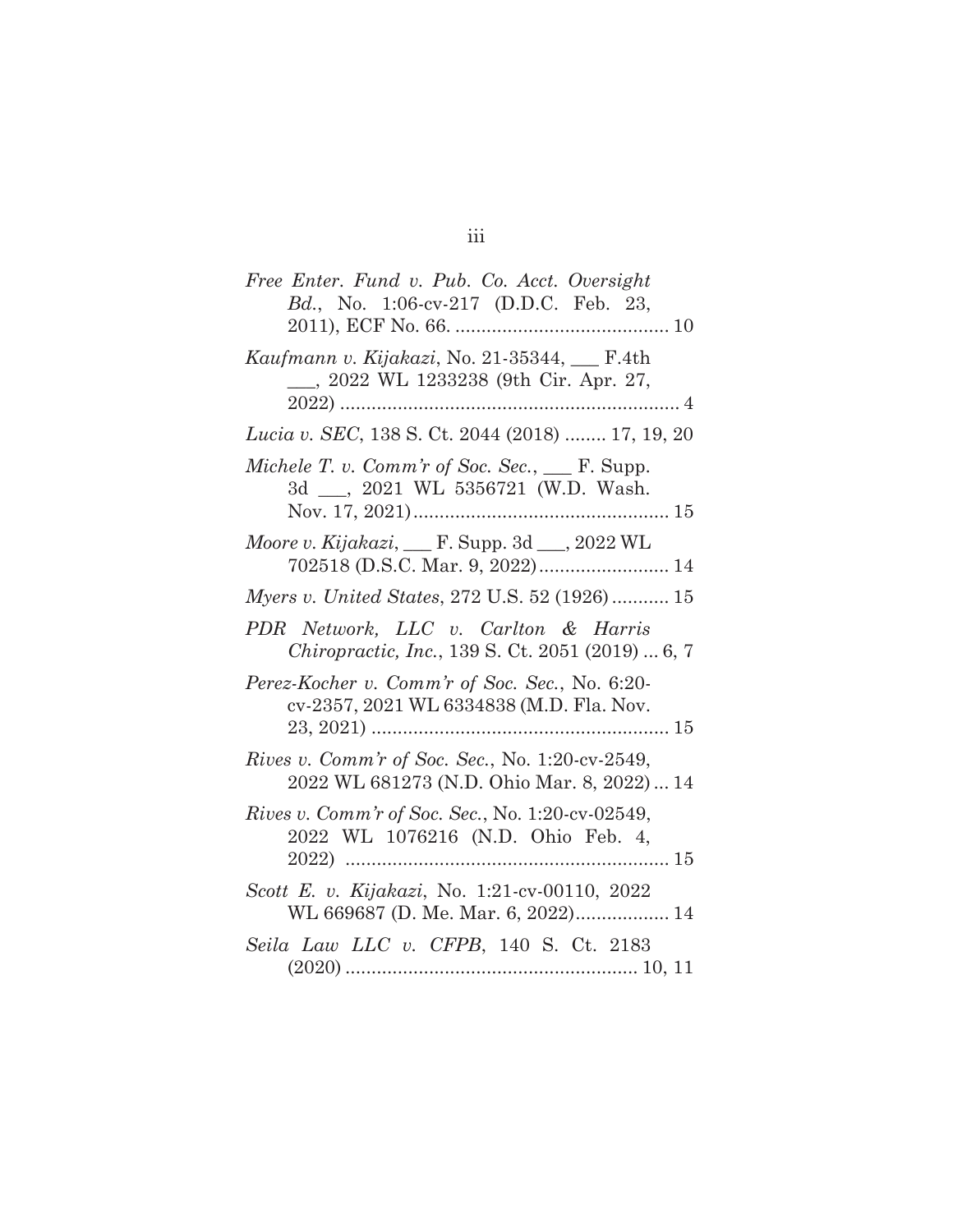# *Standifird v. Kijakazi*, No. 3:20-cv-1630, 2022 WL 970741 (S.D. Cal. Mar. 31, 2022). ........... 14 *Sylvia A. v. Kijakazi*, No. 5:21-cv-076, 2021 WL 4692293 (N.D. Tex. Sept. 13, 2021) ............... 15 *Timm v. Kijakazi*, No. 21-cv-131, 2022 WL 843920 (E.D. Wis. Mar. 21, 2022) .................. 14

#### **CONSTITUTIONAL PROVISIONS AND STATUTES**

### **OTHER AUTHORITIES**

| Kent Barnett, To the Victor Goes the Toil-                                                                                               |  |
|------------------------------------------------------------------------------------------------------------------------------------------|--|
| Remedies for Regulated Parties in                                                                                                        |  |
| Separation-of-Powers Litigation, 92 N.C. L.                                                                                              |  |
|                                                                                                                                          |  |
| Constitutionality of the Commissioner of Social<br>Security's Tenure Protection, 45 Op. O.L.C.<br>___, 2021 WL 2981542 (July 8, 2021) 14 |  |
| Adam M. Katz, Eventual Judicial Review, 118                                                                                              |  |
|                                                                                                                                          |  |

#### iv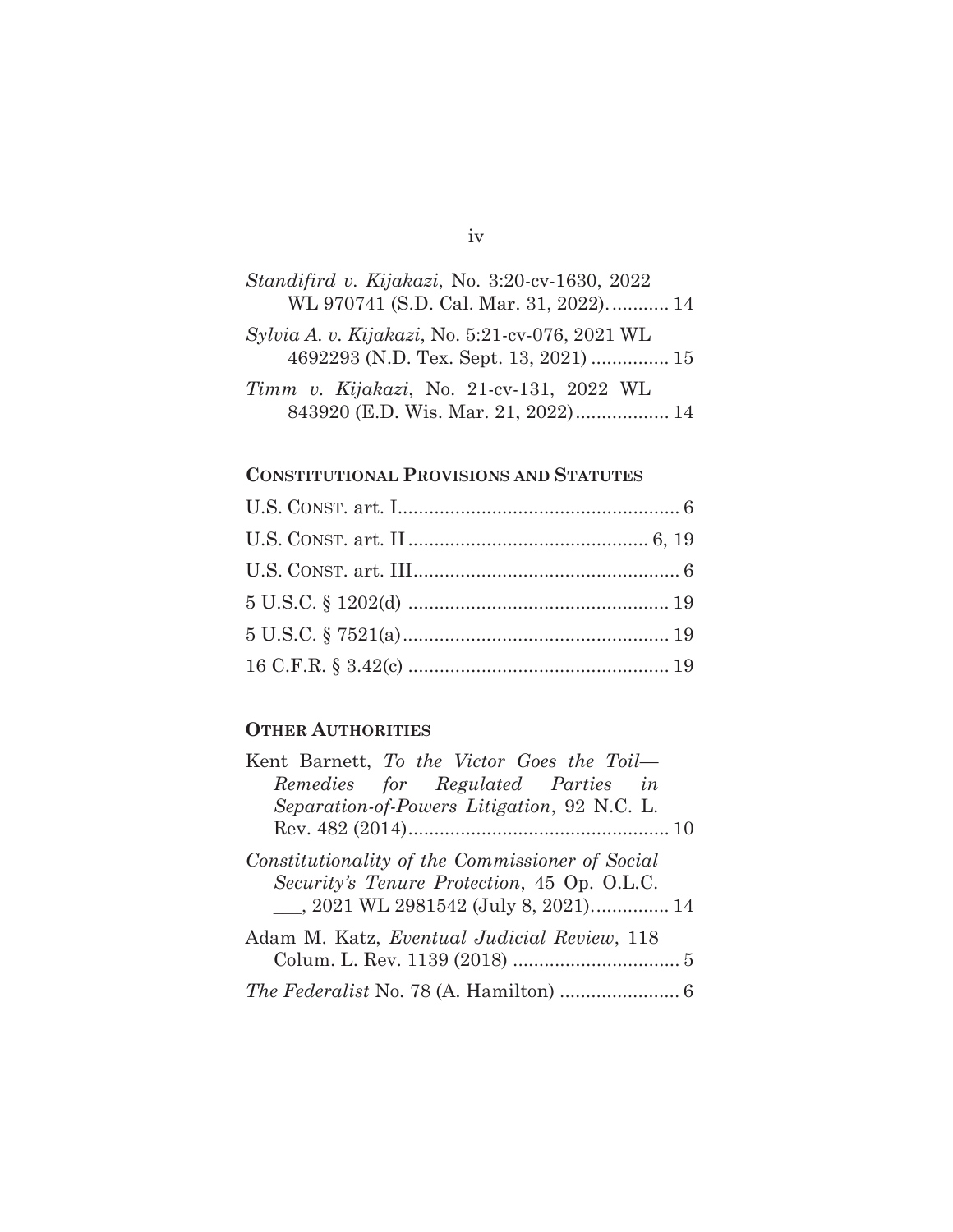Urska Velikonja, *Securities Settlements in the Shadows*, 126 Yale L. J. Forum 124 (2016) ....... 5

v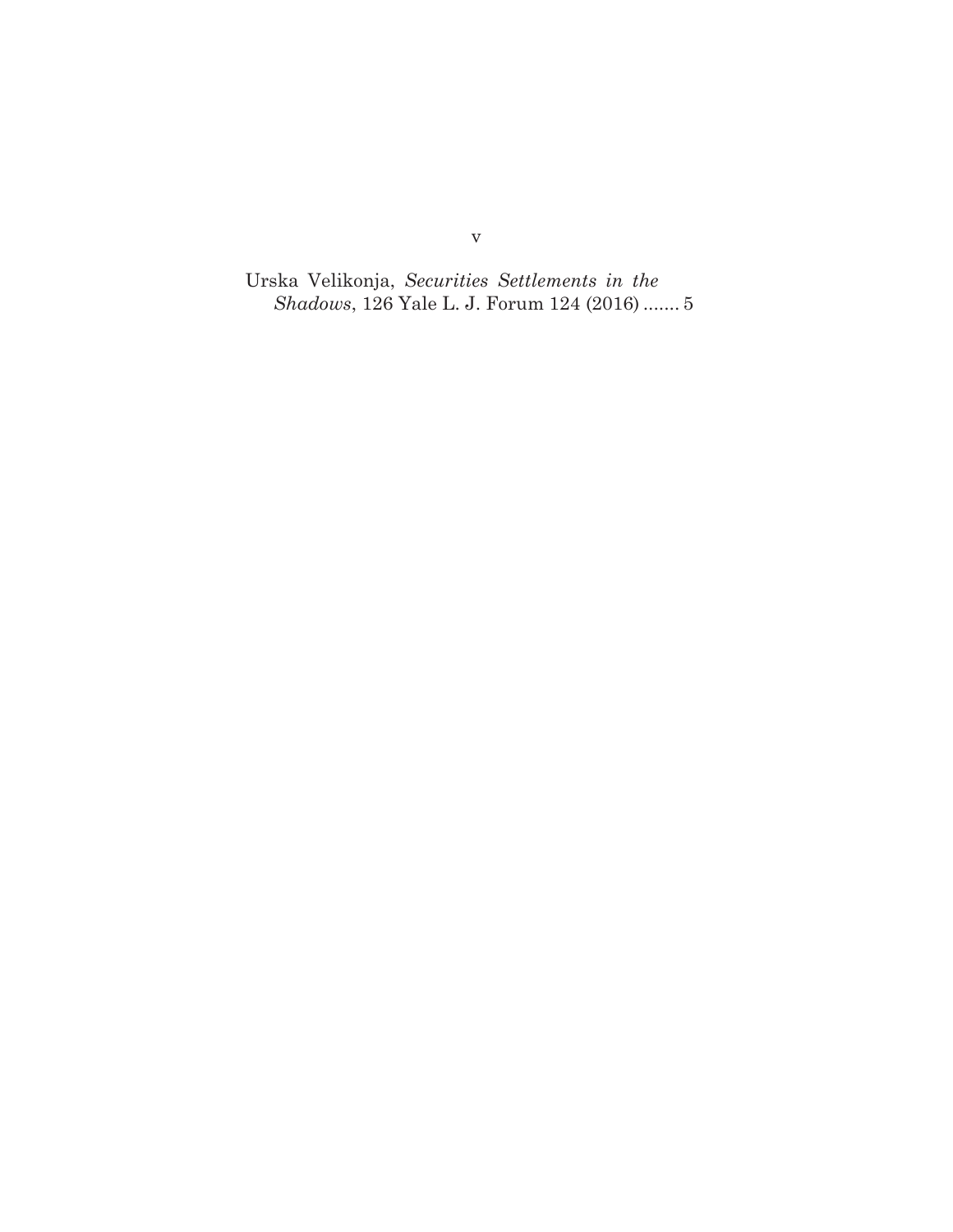#### **INTEREST OF** *AMICUS CURIAE***1**

*Amicus* is the Separation of Powers Clinic within The C. Boyden Gray Center for the Study of the Administrative State at George Mason University's Antonin Scalia Law School. *Amicus* has an interest in studying, researching, and raising awareness of the proper application of the U.S. Constitution's separation of powers constraints on the exercise of federal government power. The Clinic provides students an opportunity to discuss, research, and write about separation of powers issues in ongoing litigation.

#### **SUMMARY OF THE ARGUMENT**

This Court should reverse the Ninth Circuit's decision barring Axon from immediately challenging the dual-layer, for-cause removal protections applicable to Federal Trade Commission ALJs. Allowing Axon to bring its challenge to an Article III court without exhausting a constitutional challenge against the tenure protections before the commission itself would not only ensure the availability of meaningful judicial review and meaningful relief, but would also help to maintain consistency with this

<sup>1</sup> No counsel for any party has authored this brief in whole or in part, and no entity or person, aside from *amicus curiae* and its counsel, made any monetary contribution intended to fund the preparation or submission of this brief. The parties have filed blanket consent letters.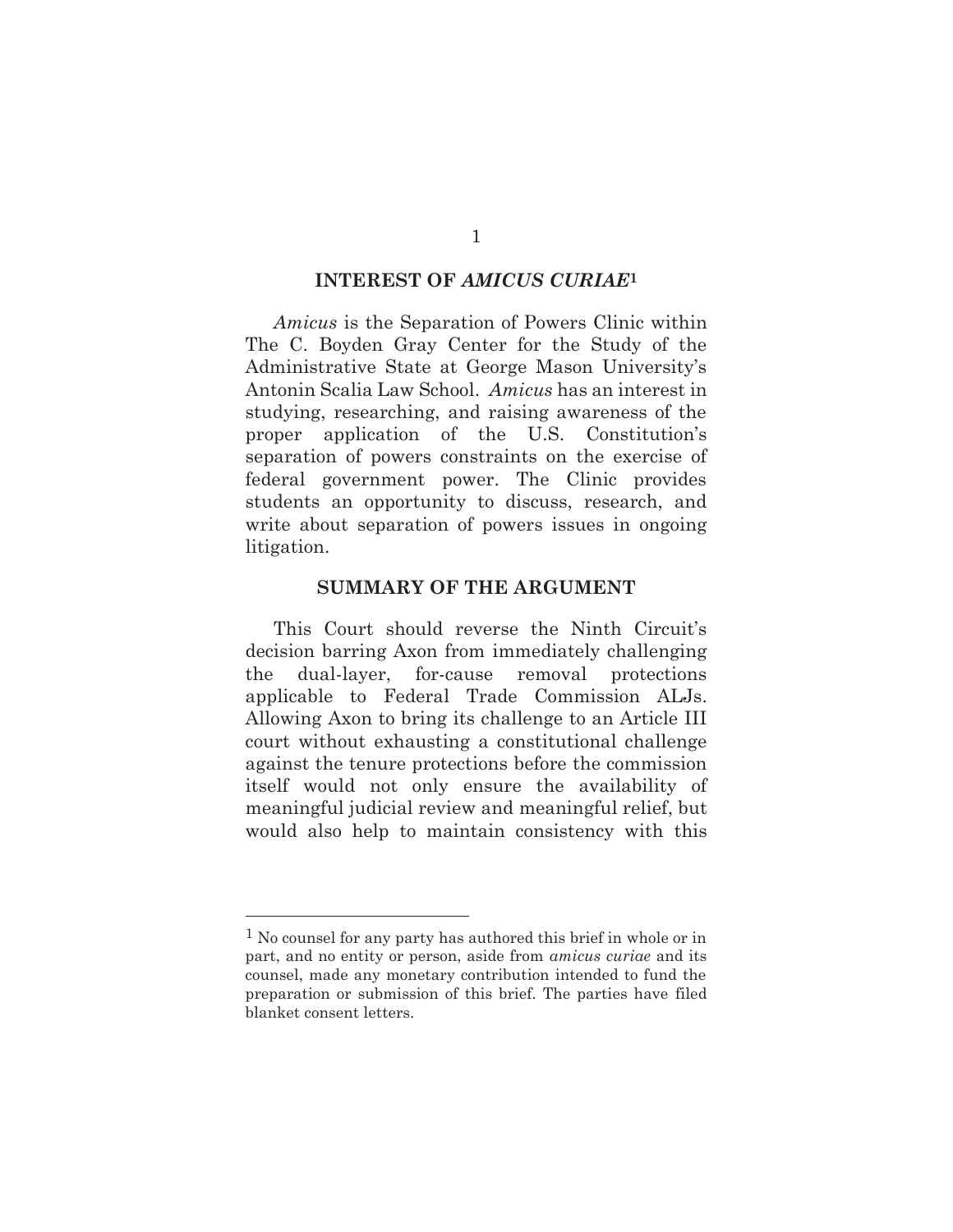Court's removal protection precedents and encourage parties to bring removal protection claims.

Agencies like the FTC have an incentive to drag out administrative proceedings and bring weighty charges against regulated parties with an aim toward compelling settlements outside the supervision of judicial review. In so doing, these agencies essentially sit as the final arbiter of the constitutionality of their own exercises of power, including the constitutionality of the appointments and removal procedures governing their own agency officials. This current scheme raises concerns about a *de facto* delegation of Article III judicial power to Article II agencies, which lack expertise in resolving constitutional and structural challenges and have an inherent conflict of interest. Permitting judicial evaluation of challenges like Axon's would help to alleviate these concerns because an Article III court could resolve those core constitutional claims *before* a regulated party is compelled to settle with an agency structured in a potentially unconstitutional fashion. *See* Part I.A, *infra*.

More, in those instances where parties obtained judicial review only *after* completion of the agency's consideration of their constitutional challenge, retrospective relief was rarely awarded. In such cases, the challengers essentially obtain only a pyrrhic victory: success on the constitutional claim, but no meaningful remedy like a new administrative hearing. Members of this Court and the lower courts have also strenuously disagreed about the scope of appropriate remedial relief for constitutional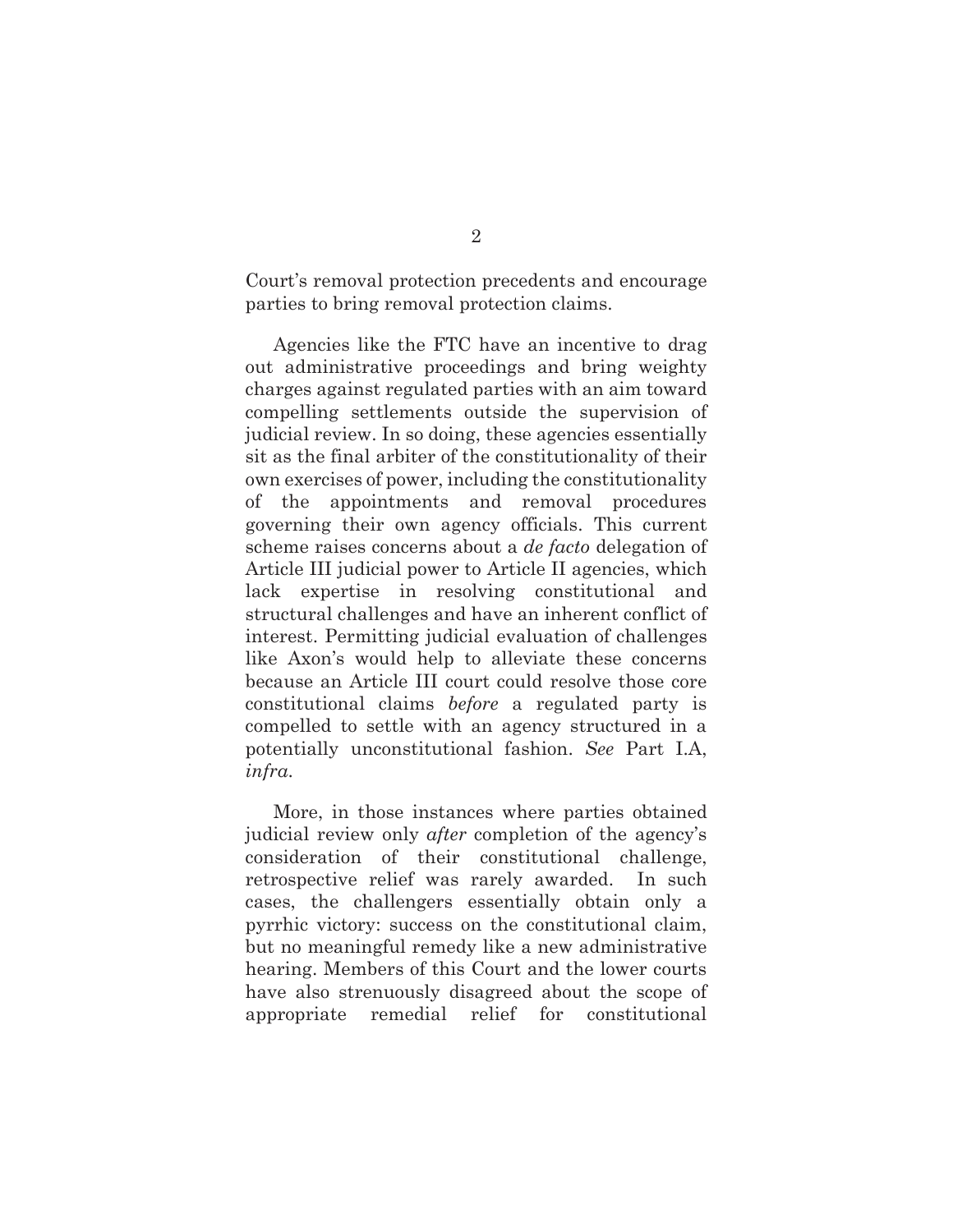structural violations. These disagreements show the significance of remedial issues and provide even more force to party requests for judicial review of their constitutional challenge prior to years of proceedings before administrative agencies. This Court could alleviate the impact of disagreements over retrospective remedies by holding that parties like Axon can bring their claims in district court *ex ante*, allowing constitutional deficiencies to be cured on the front end rather than after the termination of years of unconstitutional agency proceedings. *See* Part I.B, *infra*. In short, allowing Axon's claim at an earlier stage of proceedings, and without exhaustion before the agency, would extricate similar parties from their current predicament of choosing between forgoing judicial review of structural constitutional challenges altogether, or obtaining only a pyrrhic victory after the fact.

Finally, the Ninth Circuit's holding that Axon cannot receive judicial review before suffering the very injury it challenges—i.e., years of ongoing unconstitutional agency proceedings—is especially pernicious because Axon's claim is clearly meritorious under this Court's precedents. *See* Part II, *infra*.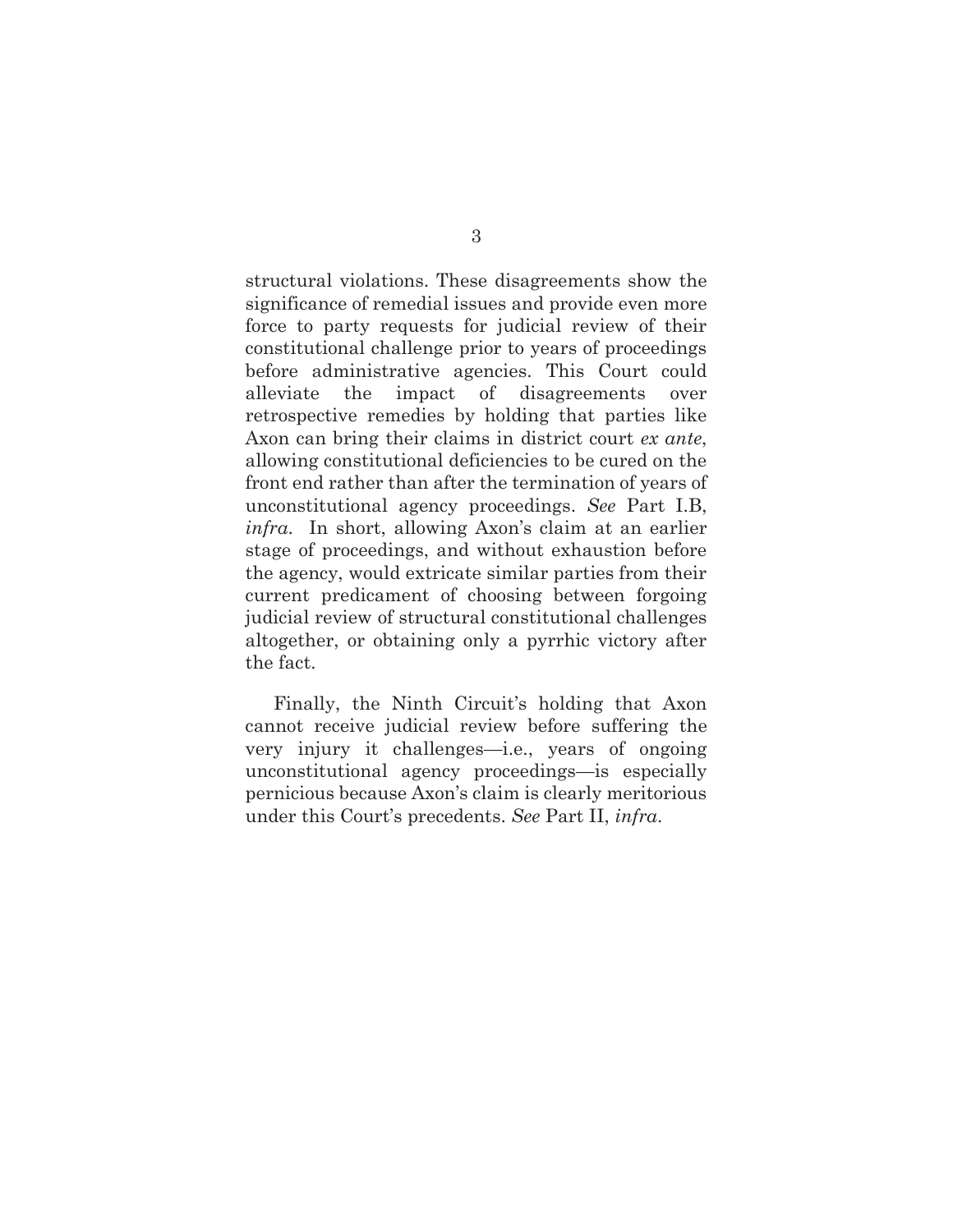#### **ARGUMENT**

### **I. The Court Should Permit Judicial Review Without Administrative Exhaustion of Core Separation-of-Powers Challenges Like Axon's.**

The Court should hold that parties like Axon can immediately obtain judicial review of their core separation-of-powers claims against executive agencies because (1) depending on the agency involved, parties required to exhaust constitutional claims before the agencies subject to the constitutional challenge frequently never obtain judicial review as a result of agencies strongly incentivizing, and essentially compelling, settlement during administrative proceedings, *see* Part I.A, *infra*; and (2) when parties actually do obtain judicial review after the completion of the constitutional violation and succeed on the merits of their challenges, jurists disagree about whether retrospective relief is appropriate, with most cases resulting in hollow victories.

Those negative consequences and sharp disagreements would be mitigated, or perhaps even obviated altogether, by allowing claims like Axon's to receive judicial review *before* parties are compelled to settle during agency proceedings or obtain only a hollow victory after the termination of lengthy agency proceedings. By removing an unwarranted obstacle to meaningful review and meaningful relief, the Court's removal protection precedents would have more force, and parties would not be entirely disincentivized from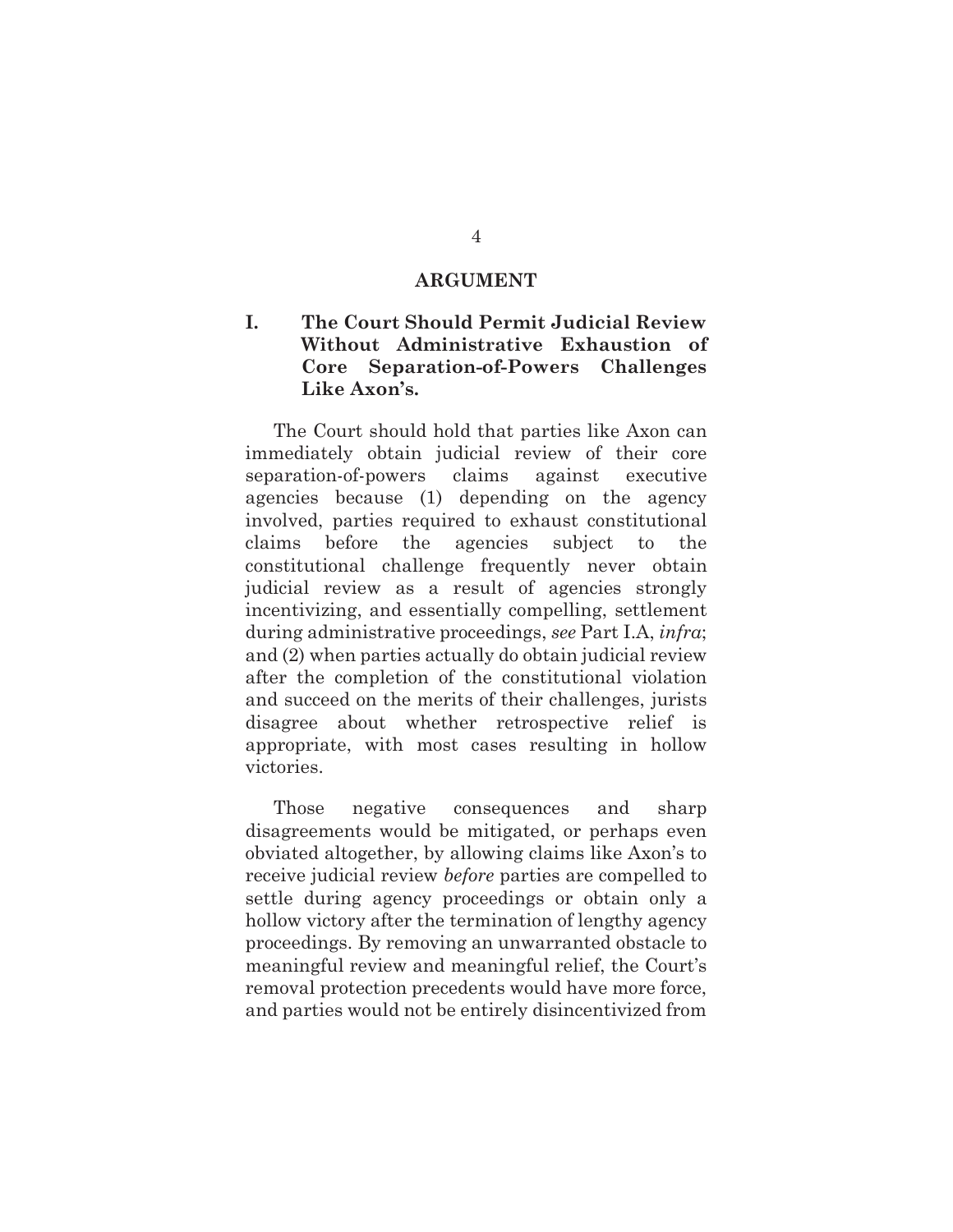bringing separation-of-powers claims. *See* Part I.B, *infra*.

### **A. Parties Often Never Receive Judicial Review of Core Separationof-Powers Challenges.**

As amici at earlier stages of this litigation have observed, it can be exceedingly rare for parties to complete administrative proceedings and obtain subsequent judicial review. *See, e.g.*, Cert. Amicus Br. of Washington Legal Foundation 11 ("In the past quarter century only two companies have obtained judicial review of an FTC merger decision."); *Cochran v. SEC*, 20 F.4th 194, 210 n.15 (5th Cir. 2021) (en banc) (noting that the court could identify only two individuals who had obtained judicial review after completing proceedings at the Securities and Exchange Commission). The tremendous costs inherent in the proceedings, combined with the agencies' interest in structuring the proceedings to compel settlement and avoid subsequent judicial review, often lead parties to settle and thereby forgo subsequent judicial review. *See, e.g.*, Adam M. Katz, *Eventual Judicial Review*, 118 Colum. L. Rev. 1139, 1153 (2018) ("[T]he incentive to settle SEC enforcement actions is … paramount, making it, practically speaking, extremely unlikely for defendants to ... have the opportunity to appear before a federal court."); Urska Velikonja, *Securities Settlements in the Shadows*, 126 Yale L. J. Forum 124, 130 (2016) (noting that in fiscal year 2015, the SEC settled over 400 cases in administrative proceedings but less than 100 through court settlements).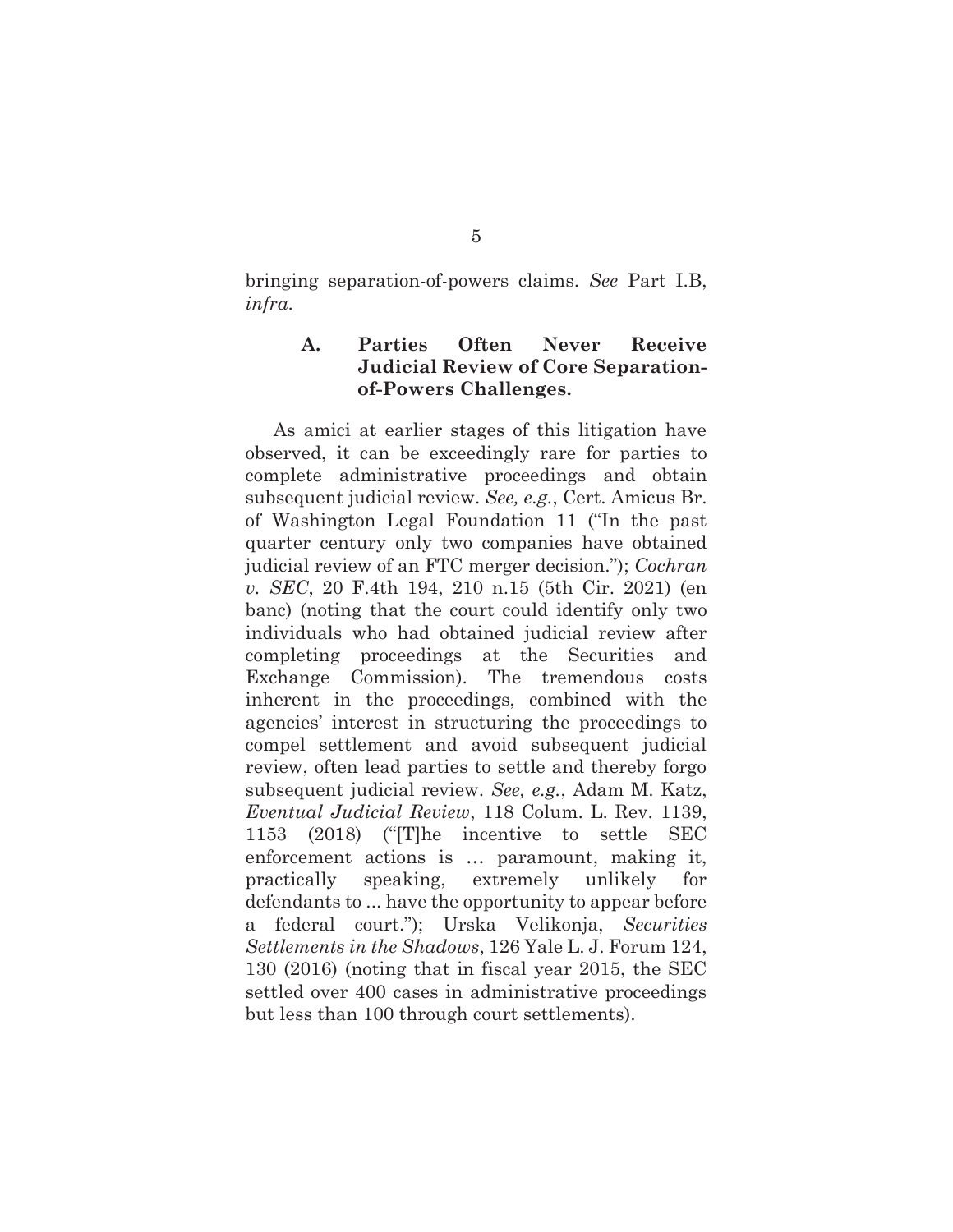This raises several serious concerns.

*First*, allowing agencies to be the final arbiters of their own constitutionality implicates separation of powers considerations. The "general liberty of the people can never be endangered … so long as the judiciary remains truly distinct from both the legislative and executive," *The Federalist* No. 78 (A. Hamilton), which is why the "allocation of powers in the Constitution is absolute," *Dep't of Transp. v. Ass'n of Am. R.Rs.*, 575 U.S. 43, 69 (2015) (Thomas, J., concurring). Article I vests the "legislative Powers" in Congress, Article II vests the "executive Power" in a President, and Article III vests "[t]he judicial Power of the United States" in the federal courts. U.S. CONST. art. I; *id.*, art. II; *id.*, art. III. As this Court and its Members have repeatedly noted, it is "the 'province and duty of the judicial department'"—and not an executive agency—"'to say what the law is.'" *See, e.g.*, *Branch v. Smith*, 538 U.S. 254, 272 (2003); *PDR Network, LLC v. Carlton & Harris Chiropractic, Inc.*, 139 S. Ct. 2051, 2057 (2019) (Thomas, J., concurring in the judgment) (quoting *Marbury v. Madison*, 5 U.S. 137 (1803)).

But under the regime affirmed by the Ninth Circuit here, the executive can choose to become the de facto judiciary by delaying and extending agency proceedings indefinitely until the party has no option but to settle, making the prospect of subsequent judicial review largely illusory. The ability of an agency to arrogate this power raises significant concerns. *See PDR Network*, 139 S. Ct. at 2057 (Thomas, J. concurring). That said, the Court need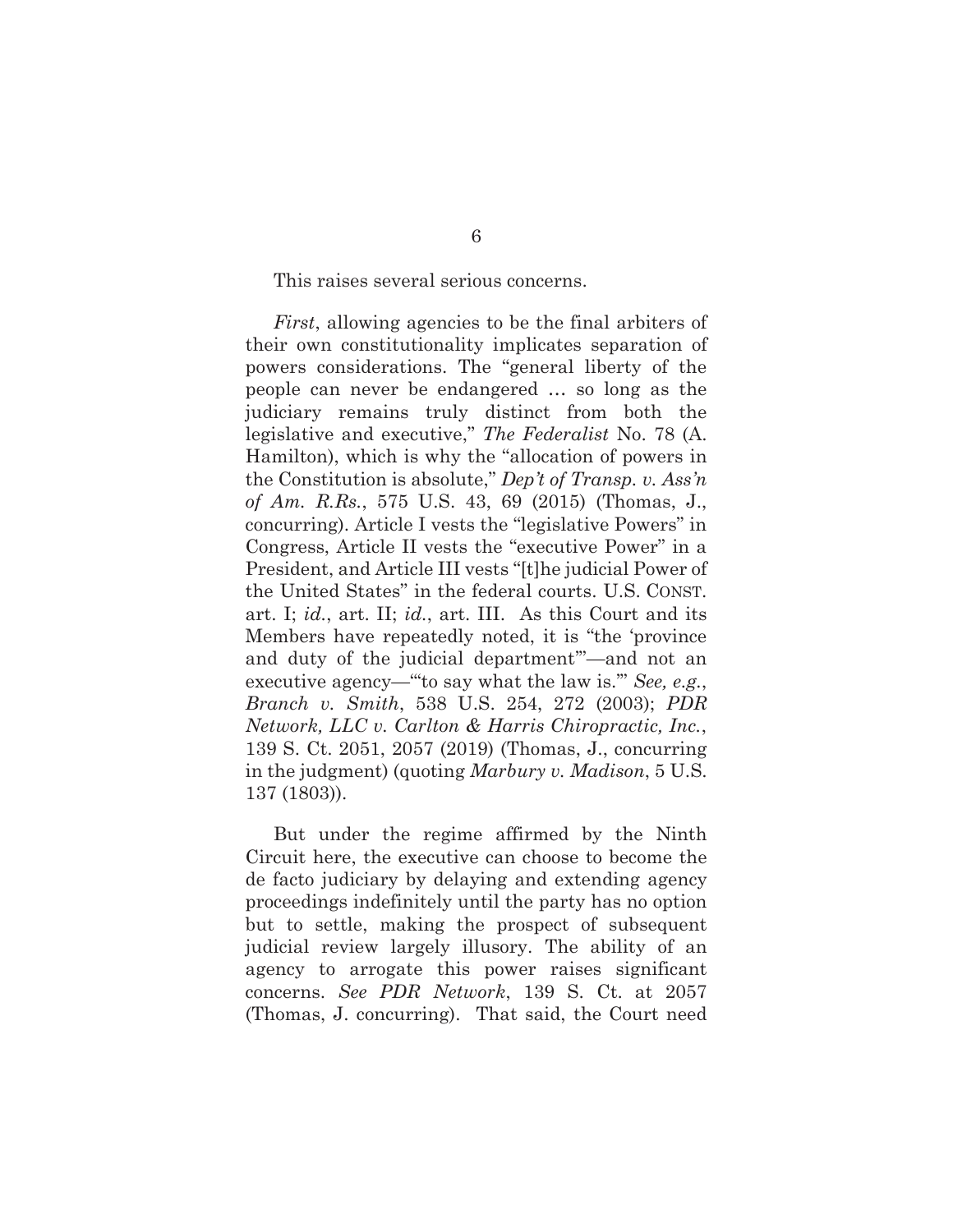not definitively resolve whether such an autocratic view of agency power violates the Constitution's careful separation of powers, because "[a]t a minimum," the Court's "constitutional-avoidance precedents would militate against" adopting the government's position that Axon must hold out hope for subsequent judicial review, potentially after years of enduring unconstitutional proceedings. *Id.*

*Second*, as "this Court has often observed," agencies "are generally ill suited to address structural constitutional challenges" like Axon's, "which usually fall outside the adjudicators' areas of technical expertise." *Carr v. Saul*, 141 S. Ct. 1352, 1360 (2021). Even worse, an agency has a clear self interest in rejecting—and in seeking to avoid subsequent judicial review of—core separation-of-powers challenges to the agency's own structure and actions.

*Third*, the Court is especially chary of finding that Congress has precluded all judicial review of constitutional challenges, as demonstrated by the Court's requirement that "where Congress intends to preclude judicial review of constitutional claims, its intent to do so must be clear," given the "serious constitutional question" that would arise if "a federal statute were construed to deny any judicial forum for a colorable constitutional claim." *Elgin v. Dep't of Treasury*, 567 U.S. 1, 9 (2012) (cleaned up). Although in cases like Axon's there is a statutorily prescribed theoretical *possibility* of subsequent judicial review after the completion of proceedings at certain agencies, in practice that possibility rarely materializes. The Court's hesitation against finding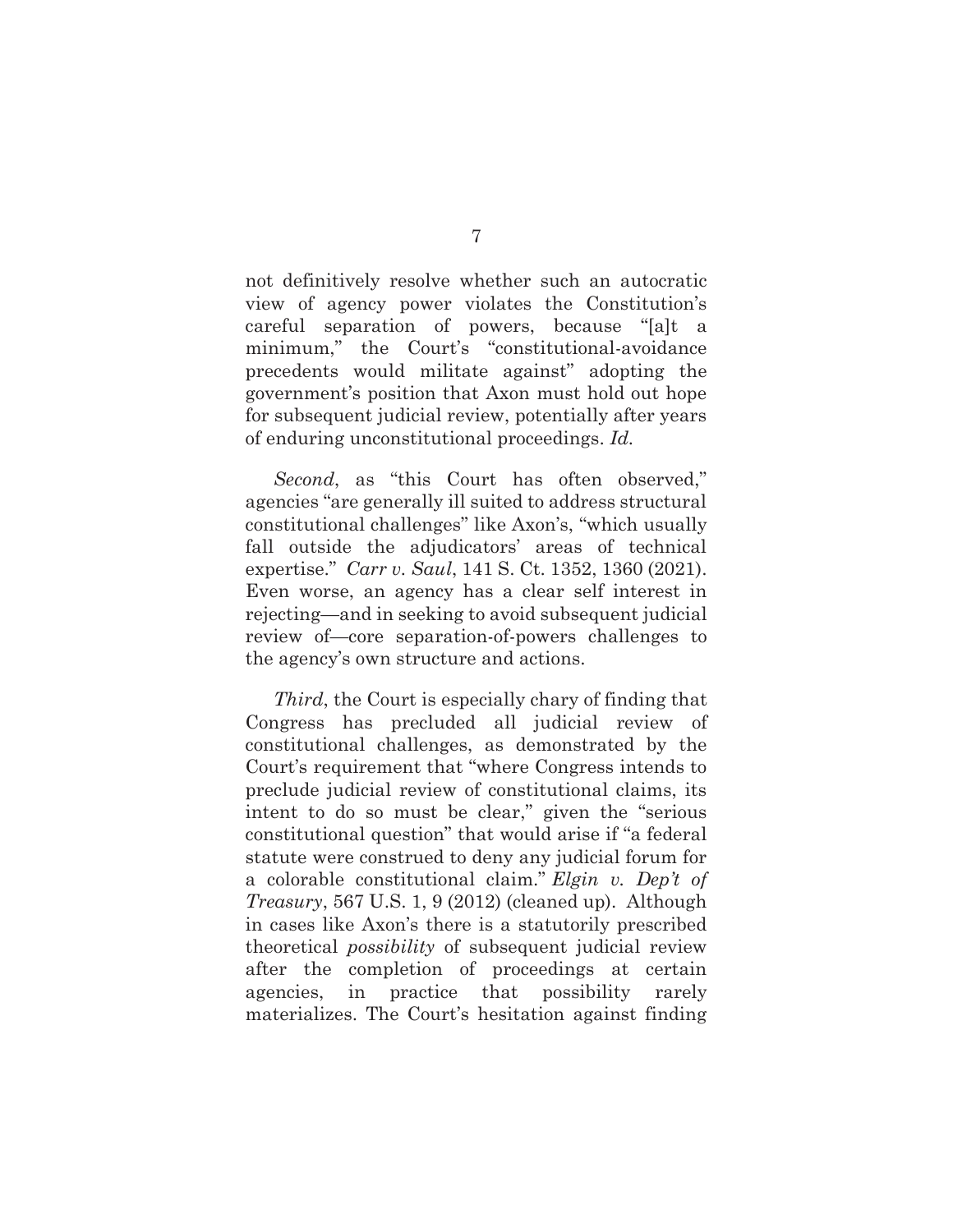that Congress precluded judicial review of constitutional matters should militate in favor of holding that Axon's challenge may be resolved in the first instance by an Article III court, given the serious prospect that there will ultimately be no meaningful judicial review at all once the agency has disposed of the matter.

\* \* \*

These concerns would be avoided or at least strongly mitigated if parties like Axon were able to bring their core constitutional challenges immediately before an Article III court, *before* the agency drags out proceedings.

### **B. Subsequent Judicial Review of Removal Challenges Usually Results in Hollow Victories.**

Even when parties are able to obtain judicial review of a removal protection challenge *after* the completion of the agency proceedings, the result is often a hollow victory.

As demonstrated below, removal protection challenges typically result in severance of the unconstitutional provisions but no retrospective relief for the litigating party such as a new administrative hearing. Courts have found that agencies can cure removal protection violations by "ratifying" prior actions, or by asserting that the removal protections played an inadequate role in the challenged agency action. In either scenario, the challenger himself receives no actual meaningful remedy. The original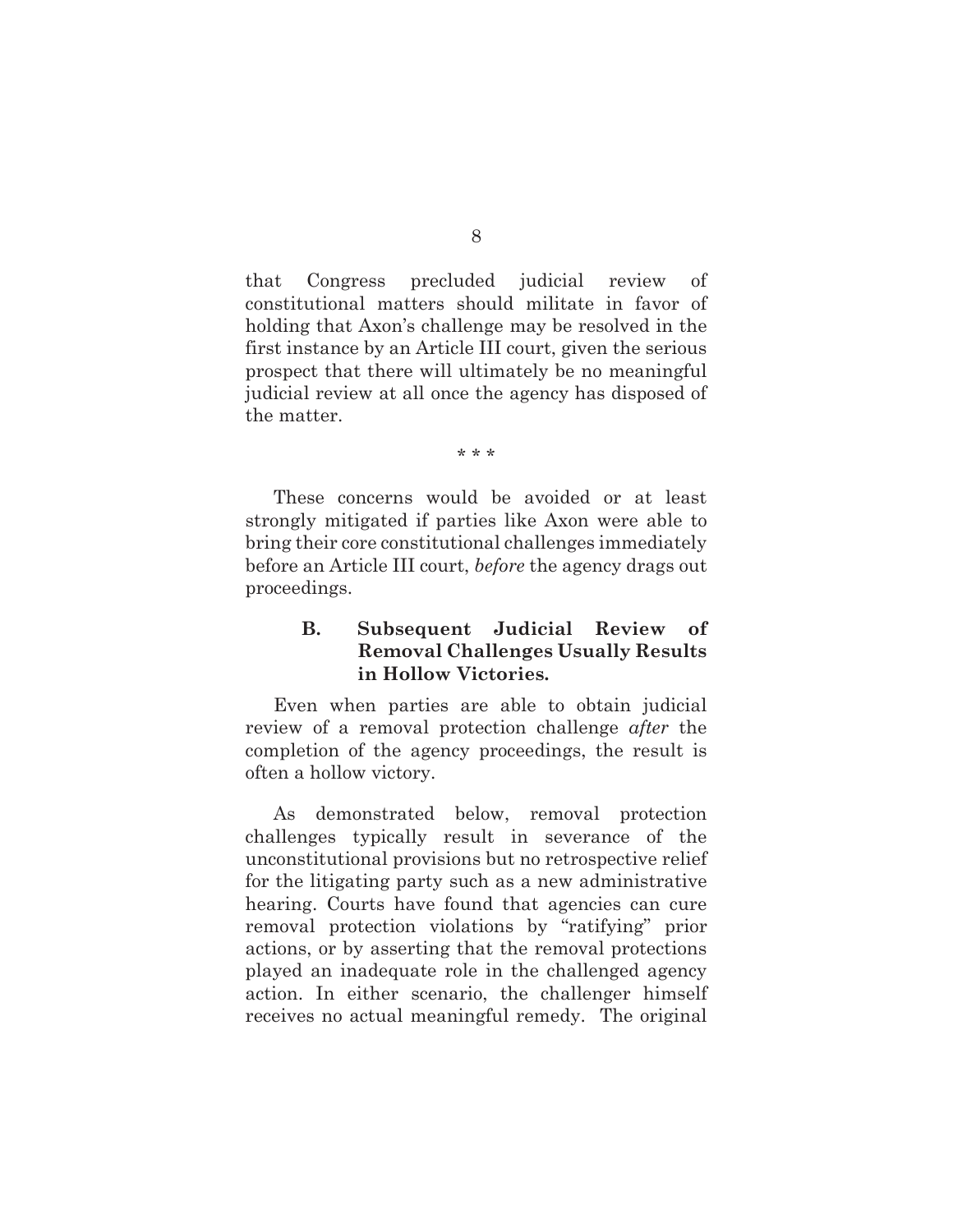action was taken by an unconstitutionally structured agency, and so long as the agency officials involved in adjudicating the matter remain essentially the same, the agency has a strong interest in just redoing and reaffirming the earlier, previously constitutionally infirm action. Because this gives the appearance of unfairness and encourages agencies to engage in empty formalism, there has been strong disagreement among jurists about the appropriate retrospective remedy in these cases, as further detailed below. *See* Part I.B.1, *infra*.

This Court could obviate those difficult remedial questions and simultaneously put muscle behind its removal protection decisions by allowing parties like Axon to bring core separation-of-powers claims in district court *before* spending years in potentially unconstitutional administrative proceedings. This allows the agency to correct illegality on the front end. *See* Part I.B.2, *infra*.

### **1. Retrospective Relief Is Hotly Disputed but Rarely Meaningful.**

In *Free Enterprise Fund*, the Court held that it could resolve an immediate challenge—*i.e.*, during the pendency of an ongoing agency investigation—to the removal provisions of members of the Public Company Accounting Oversight Board ("PCAOB"), similar to the immediate relief Axon seeks here. *Free Enter. Fund v. Pub. Co. Acct. Oversight Bd.*, 561 U.S. 477, 491 (2010). The Court agreed with the *Free Enterprise Fund* challengers on the merits of the removal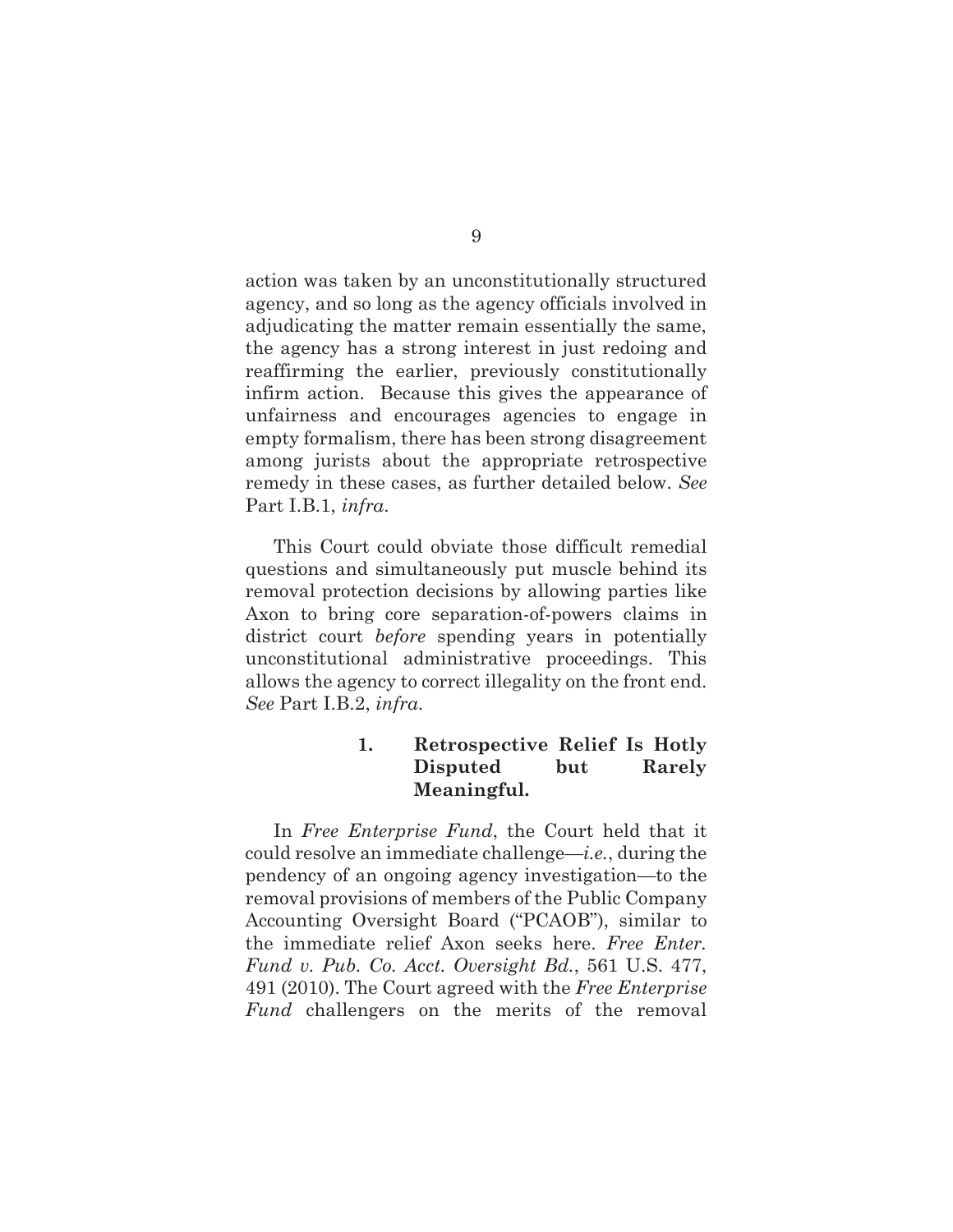challenge, and the case was promptly remanded to the district court, which entered a stipulated judgment<sup>2</sup> the same day that the PCAOB agreed to withdraw its inspection reports against the underlying complainant.3

But that prompt and effective relief is absent in cases in which parties bring their removal protection challenges *after* completion of the unconstitutional agency proceedings, as the Ninth Circuit insists Axon must do here. In each of the significant removal protection cases discussed below, parties prevailed on their challenges but—over sharp dissents—were denied retrospective relief.

*Seila Law.* In *Seila Law LLC v. Consumer Financial Protection* Bureau ("CFPB"), the Court addressed a challenge to the CFPB Director's removal protections in the context of an enforcement proceeding that the CFPB filed in court after administrative proceedings had reached an impasse. 140 S. Ct. 2183, 2194 (2020). The Court held that the removal protections for the Director were unconstitutional but then sharply disagreed about whether retrospective relief was appropriate.

Seven Justices declined to address whether the agency's intervening attempts to ratify the prior

<sup>2</sup> Judgment, *Free Enter. Fund v. Pub. Co. Acct. Oversight Bd.*, No. 1:06-cv-217 (D.D.C. Feb. 23, 2011), ECF No. 66.

<sup>3</sup> *See* Kent Barnett, *To the Victor Goes the Toil—Remedies for Regulated Parties in Separation-of-Powers Litigation*, 92 N.C. L. Rev. 482, 519 n.214 (2014) (outlining the subsequent history of the *Free Enterprise Fund* litigation).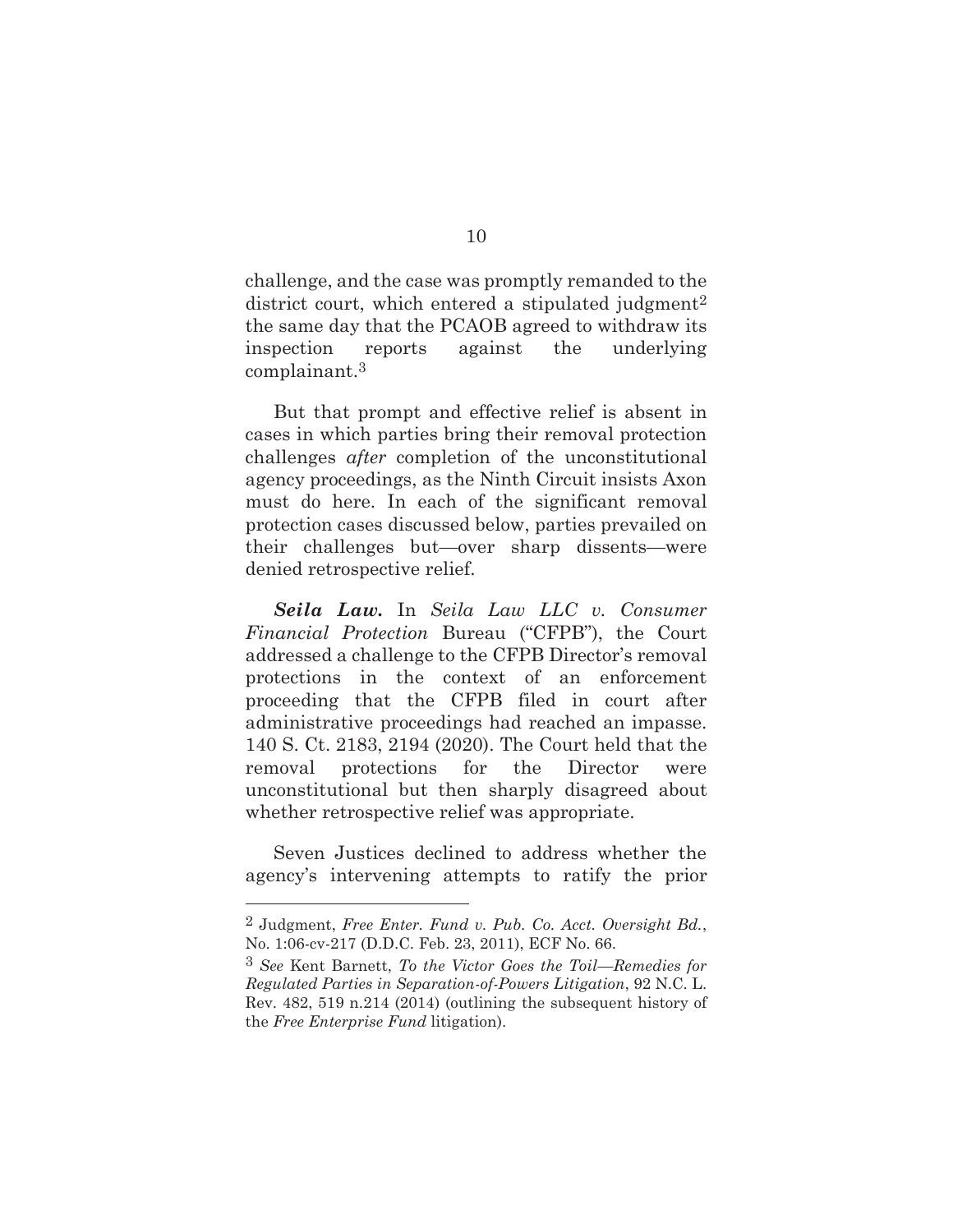Director's actions were valid, instead remanding that issue to the Ninth Circuit. *Id.* at 2208–09 (majority op.); *id.* at 2224 (Kagan, J., concurring in the judgment with respect to severability and dissenting in part). Justices Thomas and Gorsuch would have instead concluded that "the alleged ratification does not cure the constitutional injury" and instead would have denied the CFPB's petition to enforce its investigative demand against Seila Law. *Id.* at 2221 (Thomas, J., concurring in part and dissenting in part).

On remand, a panel of the Ninth Circuit concluded that a subsequent CFPB Director had cured the process of any unconstitutional taint by ratifying the investigative demand after this Court's decision. *See CFPB v. Seila Law LLC*, 984 F.3d 715, 718 (9th Cir. 2020). Four judges dissented from the Ninth Circuit's refusal to rehear that decision en banc, arguing that the ratification "effectively means that Seila Law is entitled to no relief from the harms inflicted by an unaccountable and unchecked federal agency." *CFPB v. Seila Law LLC*, 997 F.3d 837, 840 (9th Cir. 2021) (Bumatay, J., joined by Callahan, Ikuta, and VanDyke, JJ., dissenting from the denial of rehearing en banc). To those jurists, the court had "resurrect[ed] Goliath on the battlefield so that he can defeat David." *Id.* at 839. They argued that "ratification does not seem to be a proper remedy for separation-of-powers violations such as we face today" because it leaves the party "with no relief at all" and does not "create incentives to raise' separation-of-powers challenges." *Id.* at 843 (quoting *Lucia v. SEC*, 138 S. Ct. 2044, 2055 n.5 (2018)).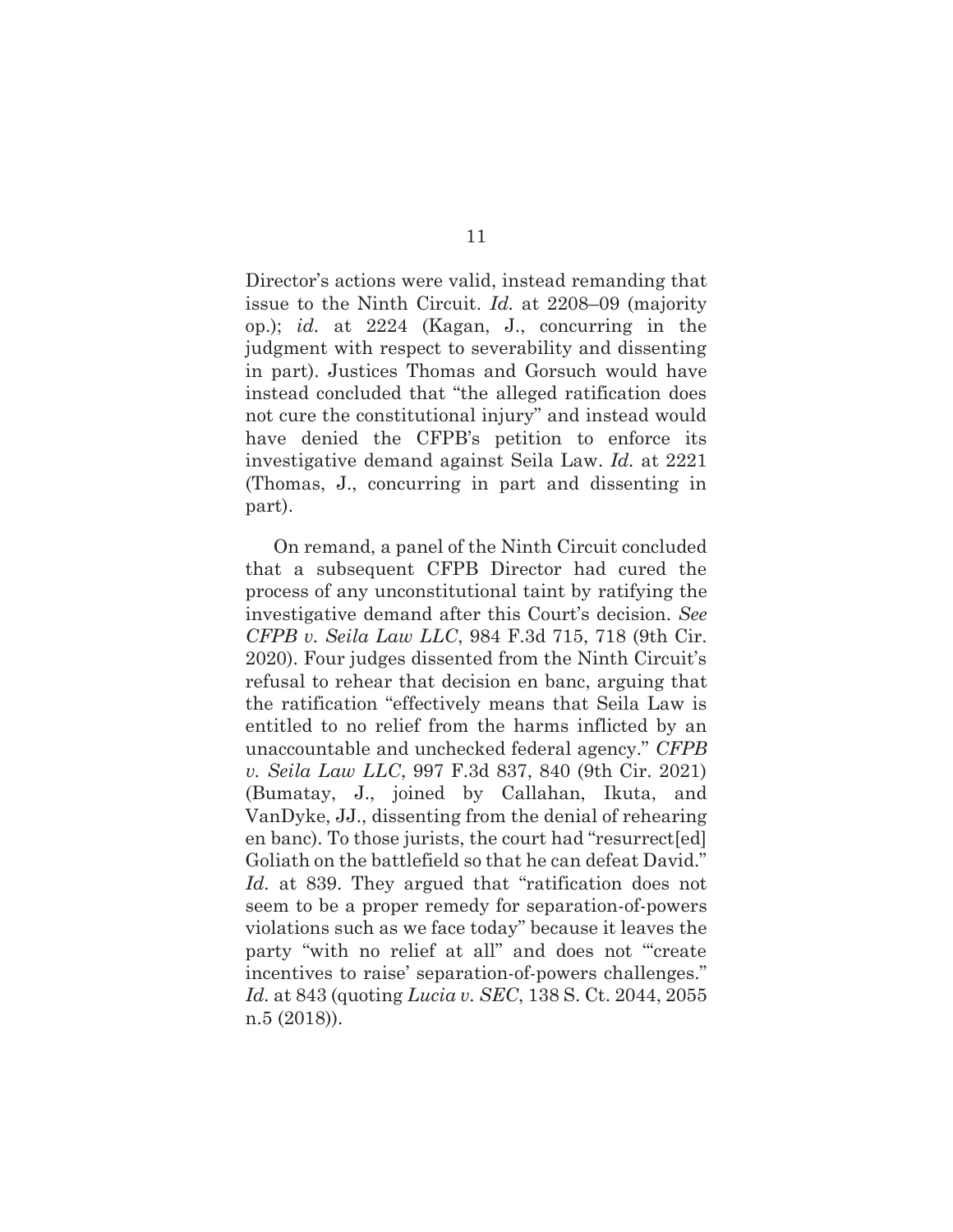*Collins.* In *Collins v. Yellen*, this Court addressed the removal protections for directors of the Federal Housing Finance Agency ("FHFA") in the context of a suit challenging the FHFA's amendment four years earlier to a stock purchase agreement. 141 S. Ct. 1761, 1773–74 (2021). The Court concluded the removal protections were unconstitutional. *Id.* at 1783.

On the issue of remedy, the Court's members again disagreed sharply. The majority rejected the notion that the relevant FHFA director's actions were necessarily void—despite acknowledging that voiding of the actions likely would have been the appropriate remedy if the director taking the action had been improperly *appointed*. Although the Court recognized that the plaintiffs might have an "entitlement to retrospective relief" upon a proper showing, *id.* at 1788, the Court established no governing test to clearly guide such an analysis. The majority justices merely gave examples where an unconstitutional removal protection statute would result in retrospective relief: (1) where "the President had attempted to remove a Director but was prevented from doing so by a lower court decision," or (2) where the President "made a public statement … assert[ing] that he would remove the Director if the statute did not stand in the way." *Id.* at 1789. The majority remanded the matter to the Fifth Circuit to determine whether there was a sufficient link between the removal protection and the challenged action. *Id.*

Justice Gorsuch disagreed, arguing that the proper remedy would be to "set aside" the Director's actions because they were taken "by someone erroneously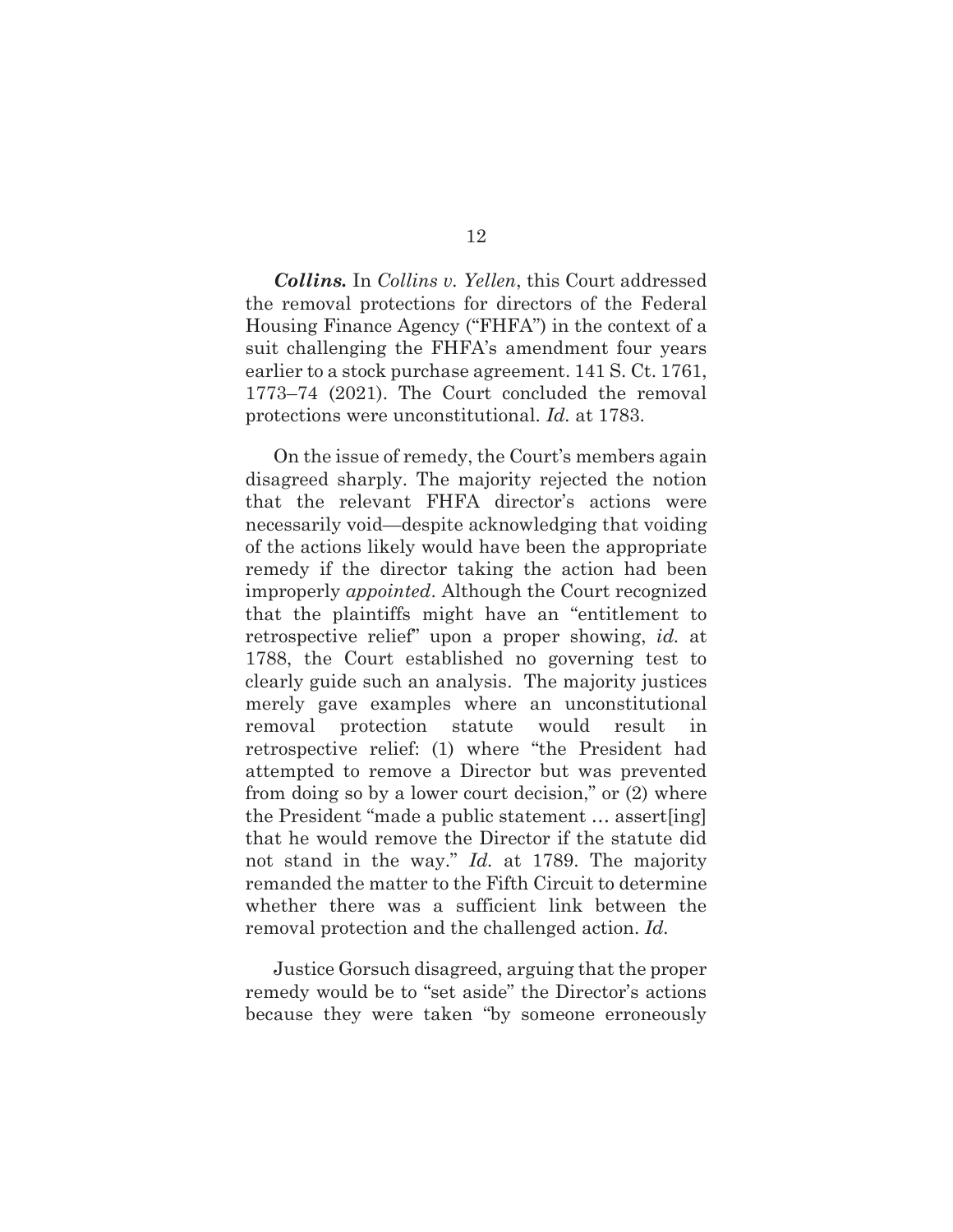claiming the mantle of executive power—and thus taken with no authority at all." *Id.* at 1795 (Gorsuch, J., concurring in part). Justice Gorsuch rejected the view that removal protection violations can receive relief only upon a strong causal chain, whereas Appointments Clause violations typically result in near-automatic retrospective relief. "It is unclear to me why this distinction should make a difference. … If anything, removal restrictions may be a greater constitutional evil than appointment defects." *Id.* at 1795–96. He also disagreed with "task[ing] lower courts and the parties with reconstructing how executive agents would have reacted to" a situation in which the FHFA Directors were removable without case. *Id.* at 1798. "But *how* are judges and lawyers supposed to construct the counterfactual history?"— "don't we need testimony from [the President] or his closest staff?" *Id.* at 1798–99. Justice Gorsuch stated that "the Court sounds the call to arms and declares a constitutional violation only to head for the hills as soon as it's faced with a request for meaningful relief." *Id.* at 1799.

On remand, the en banc Fifth Circuit likewise splintered over the proper relief. Twelve judges voted to remand to the district court for consideration of the issue, *see Collins v. Yellen*, 27 F.4th 1068, 1069 (5th Cir. 2022) (en banc), but five judges dissented and would have held that no relief was warranted because there was no evidence that the President disagreed with what the FHFA Directors had done, *id.* at 1069 (Haynes, J., dissenting). The district court has not yet addressed the matter on remand.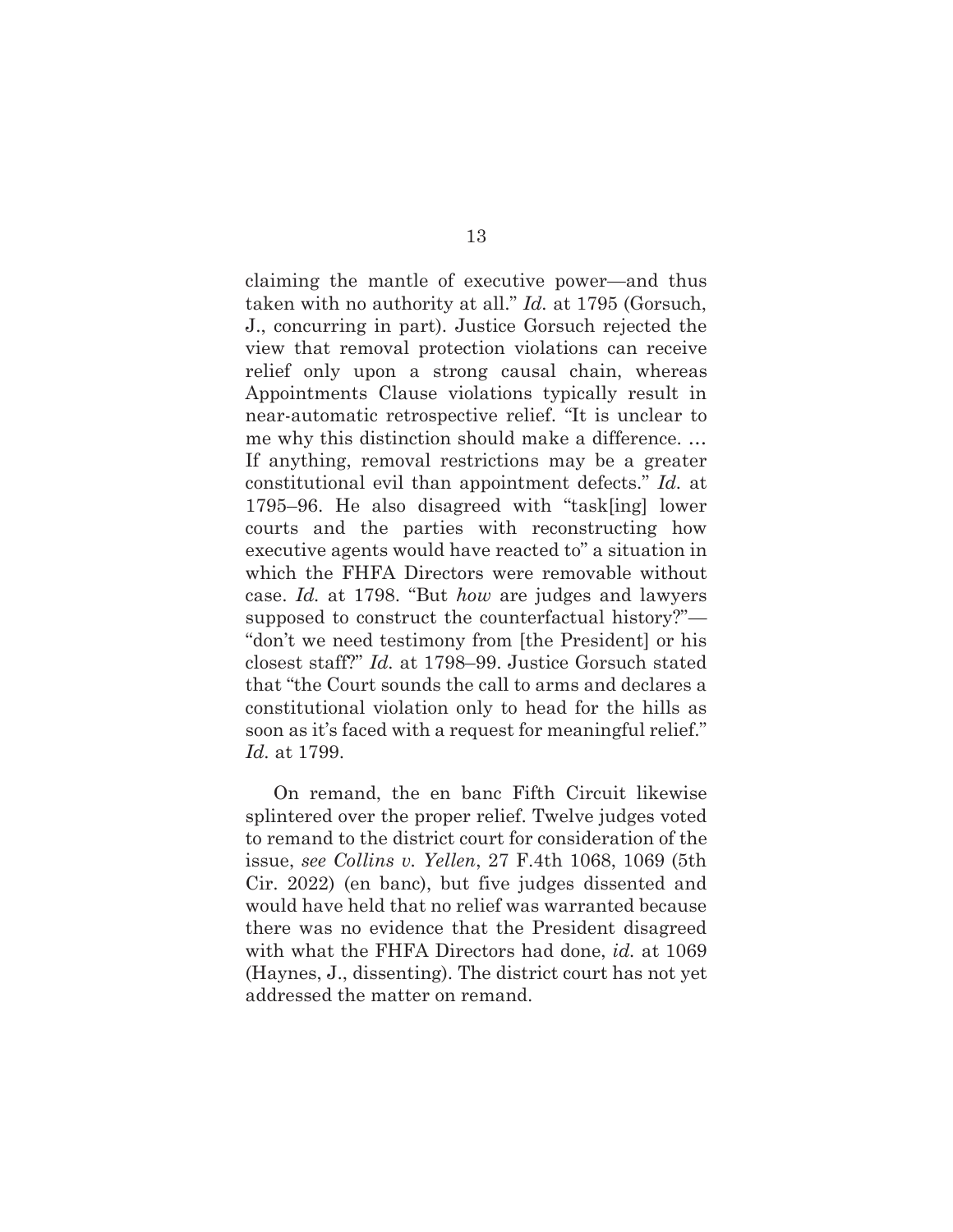*Social Security Commissioner Challenges.*  The lower courts are currently considering dozens of challenges to the for-cause removal protection of the Social Security Commissioner. In nearly every decision, the adjudicating court has agreed that the removal protection provision is unconstitutional4 but has declined to provide retrospective relief such as a new administrative hearing.5

The rationale for denying relief has varied. Some courts hold that the claimant had not demonstrated the ALJ's "decision was the result of a lack of oversight by the President"6 or that "the outcome of this case contravened the President's policy

<sup>4</sup> The Department of Justice has since conceded this point as well, issuing an opinion from the Office of Legal Counsel concluding that the Commissioner's statutory removal protections are unconstitutional under the reasoning of *Collins v. Yellen. See Constitutionality of the Commissioner of Social Security's Tenure Protection*, 45 Op. O.L.C. \_\_\_, 2021 WL 2981542 (July 8, 2021).

<sup>5</sup> *See, e.g.*, *Kaufmann v. Kijakazi*, No. 21-35344, \_\_\_ F.4th \_\_\_, 2022 WL 1233238, at \*6 (9th Cir. Apr. 27, 2022); *Timm v. Kijakazi*, No. 21-cv-131, 2022 WL 843920, at \*7 (E.D. Wis. Mar. 21, 2022); *Moore v. Kijakazi*, \_\_\_ F. Supp. 3d \_\_\_, 2022 WL 702518, at \*4 (D.S.C. Mar. 9, 2022); *Rives v. Comm'r of Soc. Sec.*, No. 1:20-cv-2549, 2022 WL 681273, at \*2–3 (N.D. Ohio Mar. 8, 2022); *Brittany A. v. Comm'r of Soc. Sec.*, No. 2:20-cv-6549, 2022 WL 682671, at \*9–10 (S.D. Ohio Mar. 8, 2022); *Dareth T. v. Kijakazi*, No. 2:20-cv-06913, 2022 WL 671540, at \*3 (C.D. Cal. Mar. 7, 2022); *Scott E. v. Kijakazi*, No. 1:21-cv-00110, 2022 WL 669687, at \*5–6 (D. Me. Mar. 6, 2022).

<sup>6</sup> *See Standifird v. Kijakazi*, No. 3:20-cv-1630, 2022 WL 970741, at \*3 (S.D. Cal. Mar. 31, 2022).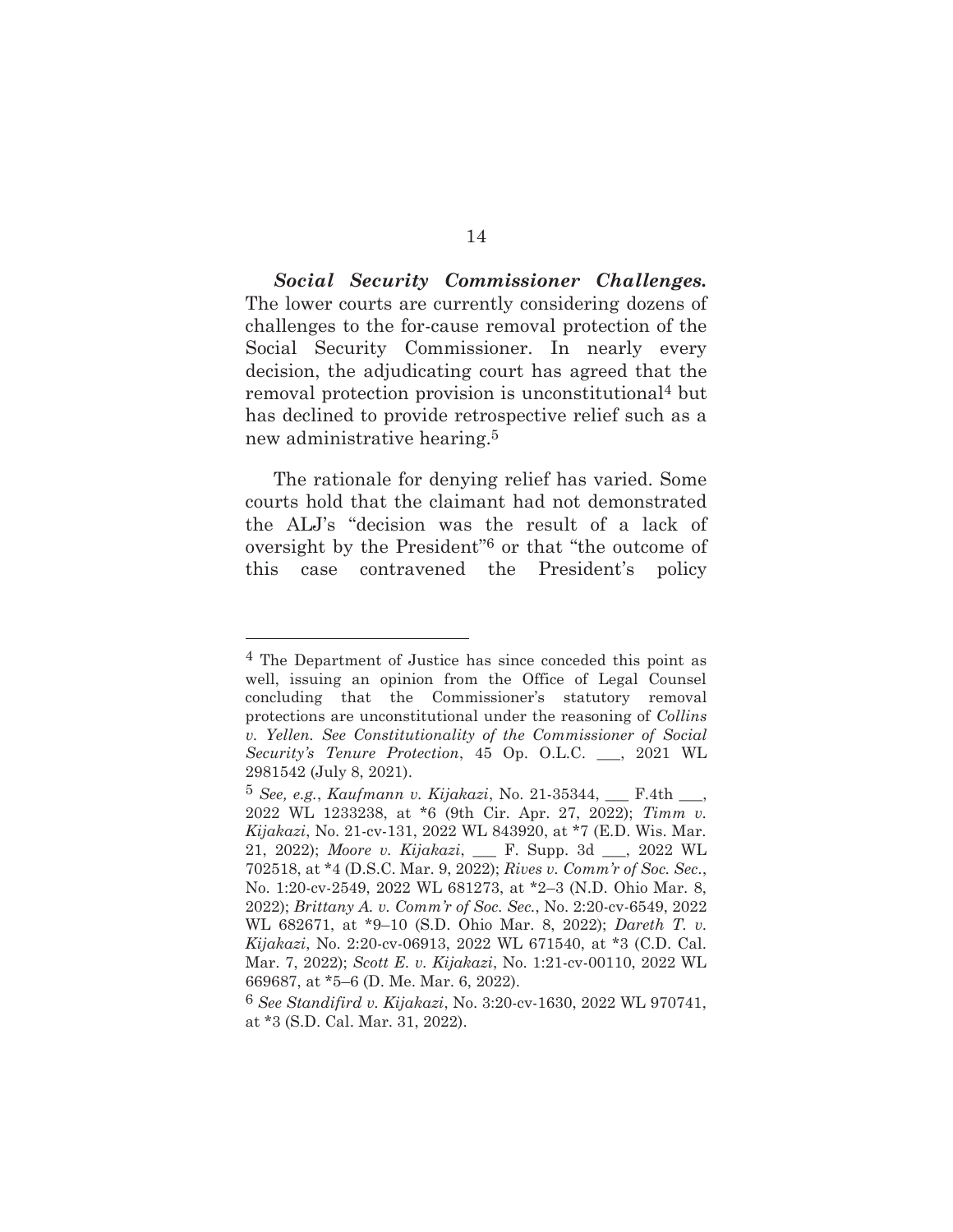preference."7 Where the ALJ who decided the claim was appointed by a Commissioner with improper removal protections and was acting pursuant to authority delegated by that Commissioner, courts have generally held that a subsequent Acting Commissioner's *en masse* ratification of all prior ALJ appointments cures any defect in authority.8 Additional courts have rejected relief on the basis that it is unlikely President Trump would have wanted to remove the very same Commissioner he had appointed,9 despite the fact that this Court's seminal removal case involved a postmaster who had been appointed and removed by the same President, *see Myers v. United States*, 272 U.S. 52, 106 (1926).

\* \* \*

These cases demonstrate that if parties like Axon cannot obtain relief *ex ante* for their removal

<sup>7</sup> *Dixon v. Kijakazi*, No. 4:21-cv-00033, 2022 WL 1096424, at \*10 (E.D.N.C. Feb. 1, 2022), *adopted*, 2022 WL 1096844 (E.D.N.C. Apr. 12, 2022)

<sup>8</sup> *See, e.g.*, *Perez-Kocher v. Comm'r of Soc. Sec.*, No. 6:20-cv-2357, 2021 WL 6334838, at \*6 (M.D. Fla. Nov. 23, 2021), *adopted*, 2022 WL 88160 (M.D. Fla. Jan. 7, 2022); *Rives v. Comm'r of Soc. Sec.*, No. 1:20-cv-02549, 2022 WL 1076216, at \*22 (N.D. Ohio Feb. 4, 2022), *adopted*, 2022 WL 681273. *But see Sylvia A. v. Kijakazi*, No. 5:21-cv-076, 2021 WL 4692293, at \*3 (N.D. Tex. Sept. 13, 2021) (holding that there is a plausible claim to retrospective relief because "an ALJ is 'in effect using the Commissioner's authority on loan, and thus flaws in the Commissioner's authority are flaws in the ALJ's authority'"), *adopted*, 2021 WL 4622528 (N.D. Tex. Oct. 7, 2021).

 $9$  See, e.g., *Michele T. v. Comm'r of Soc. Sec.*, F. Supp. 3d. 2021 WL 5356721, at \*5 (W.D. Wash. Nov. 17, 2021).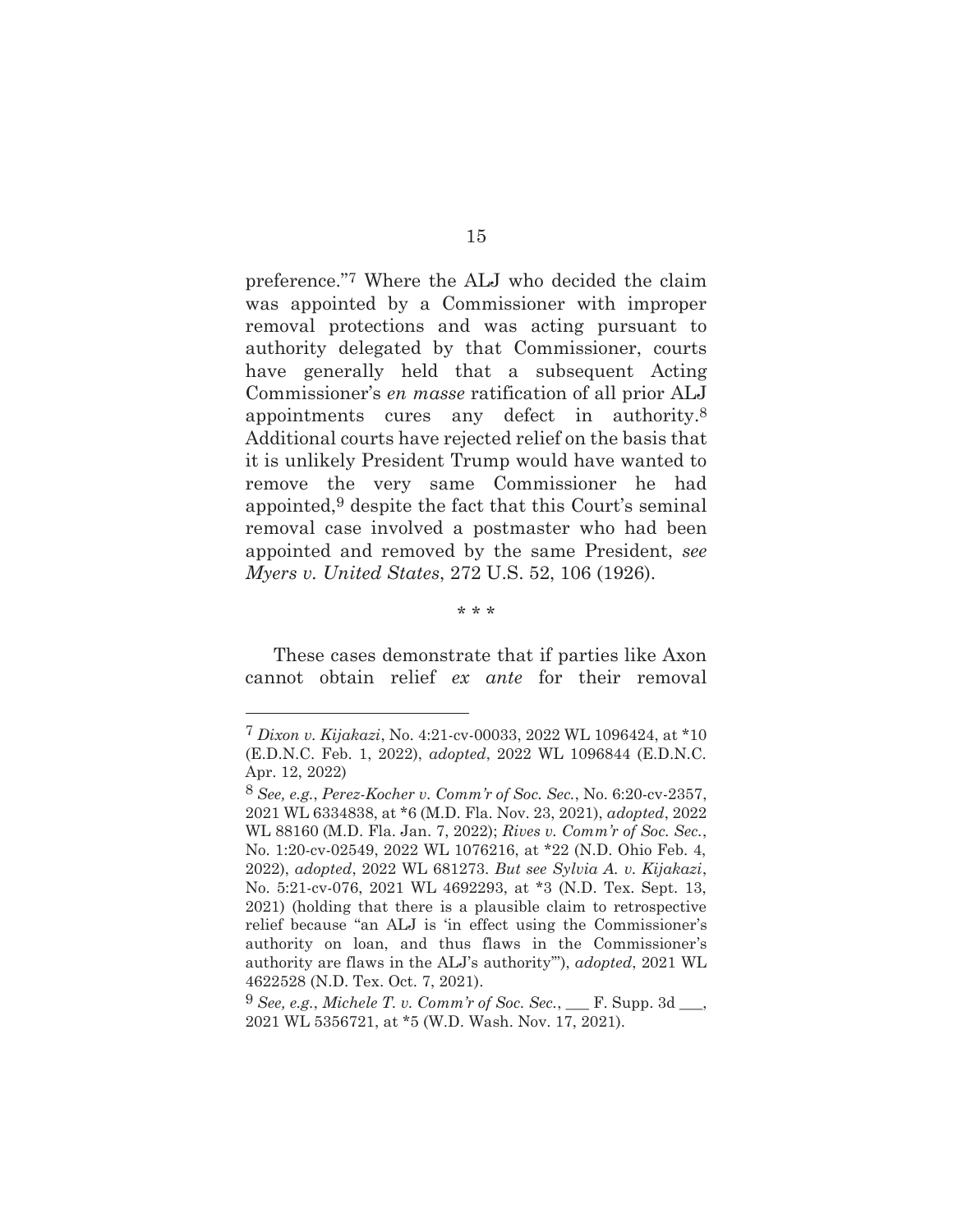protection claims, there will likely be no relief at all even when the claim is meritorious. *See* Part II, *infra*.

## **2. Early Judicial Review Provides Meaningful Relief, Obviates Remedial Disputes, and Incentivizes Challenges.**

The Court can avoid those hollow victories and difficult remedial questions by allowing Axon to bring its challenge into an Article III forum now. This would require the agency to correct constitutional defects *before* administrative proceedings have concluded, thereby providing meaningful "here-and-now" relief for a "here-and-now injury," *Free Enter. Fund*, 561 U.S. at 513, and extricating parties from their current predicament of choosing between forgoing their chance at judicial review altogether, *see* Part I.A, *supra*, or obtaining only a pyrrhic victory after the fact, *see* Part I.B, *supra*. As noted above, that is precisely what happened in *Free Enterprise Fund* itself, where the Court authorized immediate judicial review and the PCAOB withdrew its inspection reports against the underlying complainant. *See* Part I.B.1, *supra*.

This would also put real weight behind this Court's removal protection decisions, which thus far have resulted only in the prospective relief of severing the offending statutory provisions, thereby creating an almost insurmountable disincentive for litigants to challenge unconstitutional agency structures. Further, allowing immediate judicial review would further the Court's stated goal in previous structural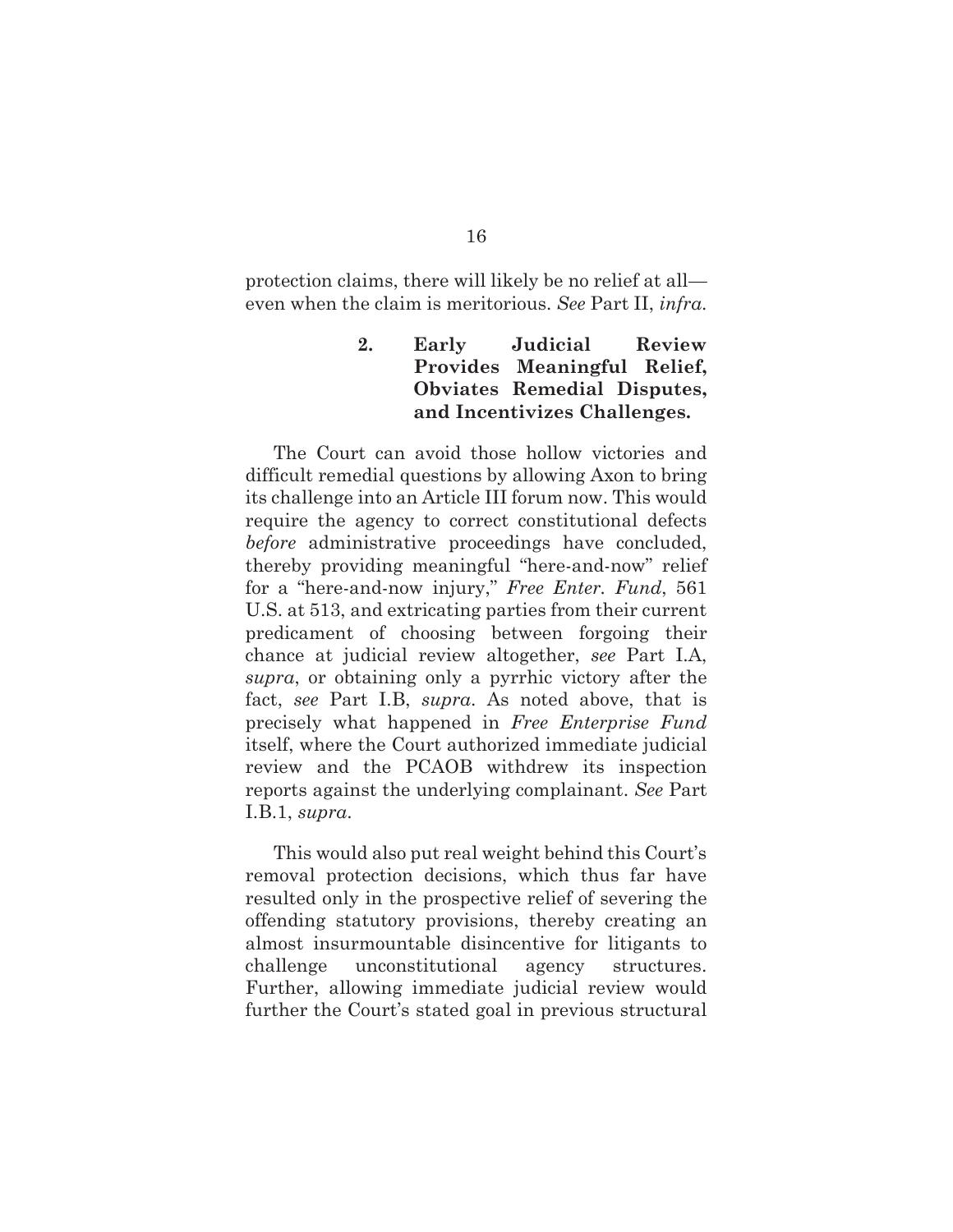constitutional cases, such as *Lucia v. SEC*, of "creat[ing] incentives to raise" such challenges. 138 S. Ct. at 2055 n.5. As the *Collins* petitioners stated in their reply brief, "[n]o one would bring a separation of powers lawsuit if the only remedy were a judicial declaration years after the fact that the Constitution was violated." Reply Br. of Pet. at 1, *Collins*. Appointments Clause and removal protection constitutional violations raise similar significant issues for which remedial relief through litigation is integral to maintaining constitutionally consistent governmental structure. *See Collins*, 141 S. Ct. at 1795–96 (Gorsuch, J., concurring in part); *Seila Law*, 997 F.3d at 843 (Bumatay, J., joined by Callahan, Ikuta, and VanDyke, JJ., dissenting from the denial of rehearing en banc). In both scenarios, enacted statutes have allegedly improperly allocated or constrained executive authority, causing the President to "not be held fully accountable for discharging his own responsibilities," *Free Enter. Fund*, 561 U.S. at 514, and in both scenarios there is little incentive to bring a challenge absent the prospect of meaningful relief.

There are good reasons for incentivizing parties to bring such claims. The separation of powers is designed to "secure[] the freedom of the individual," *Bond v. United States*, 564 U.S. 211, 221 (2011), and "[i]n the case of a removal defect, a wholly unaccountable government agent asserts the power to make decisions affecting individual lives, liberty, and property," but the "chain of dependence between those who govern and those who endow them with power is broken," *Collins*, 141 S. Ct. at 1797 (Gorsuch, J.,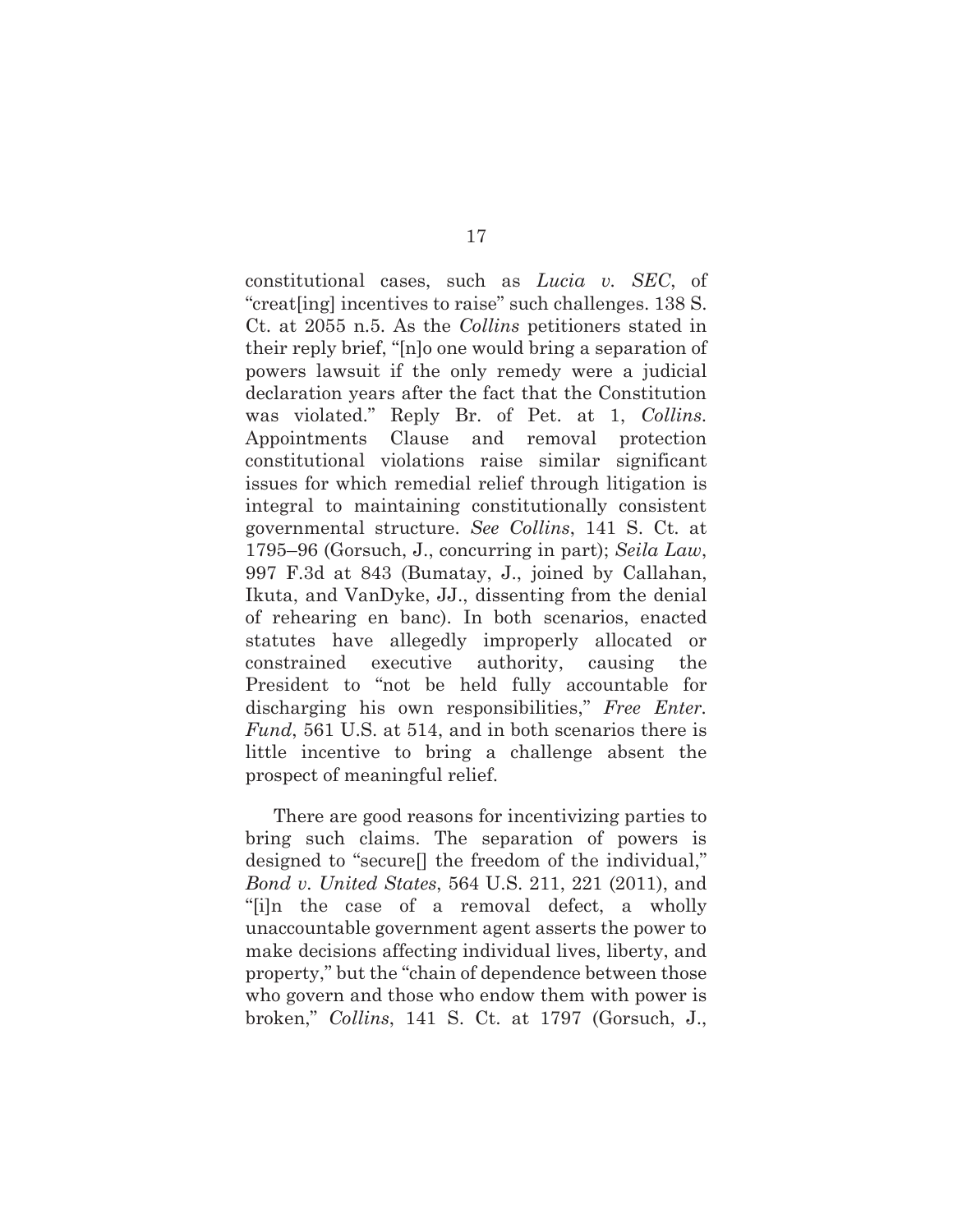concurring in part). Relatedly, remedying unconstitutional provisions on the front end would promote respect for the Constitution. It is cold comfort, for instance, to tell Social Security claimants that they will not receive even a new administrative hearing despite the court's conclusion that the Commissioner's removal protections are unconstitutional.

\* \* \*

Given agencies' self interest in delaying and avoiding judicial review, *see* Part I.A, *supra*, and the likelihood of a hollow victory from any judicial review after the completion of agency proceedings, *see* Part I.B, *supra*, it makes eminent sense to allow parties like Axon to obtain immediate judicial review of their core separation-of-powers challenges, especially in cases like this one where Congress has provided no textual indication that it intended to bar review of such claims. *See* Pet. Br. 39. This Court should reverse the Ninth Circuit's contrary holding.

### **II. The Ninth Circuit's Ruling Is Especially Inequitable Because Axon's Underlying Challenge Is Obviously Meritorious.**

The Ninth Circuit's holding that Axon must continue suffering the harm it challenges—*i.e.*, years of unconstitutional administrative proceedings before Axon can raise that challenge in court is all the more indefensible because the dual-layer, for-cause removal protections for FTC ALJs is unconstitutional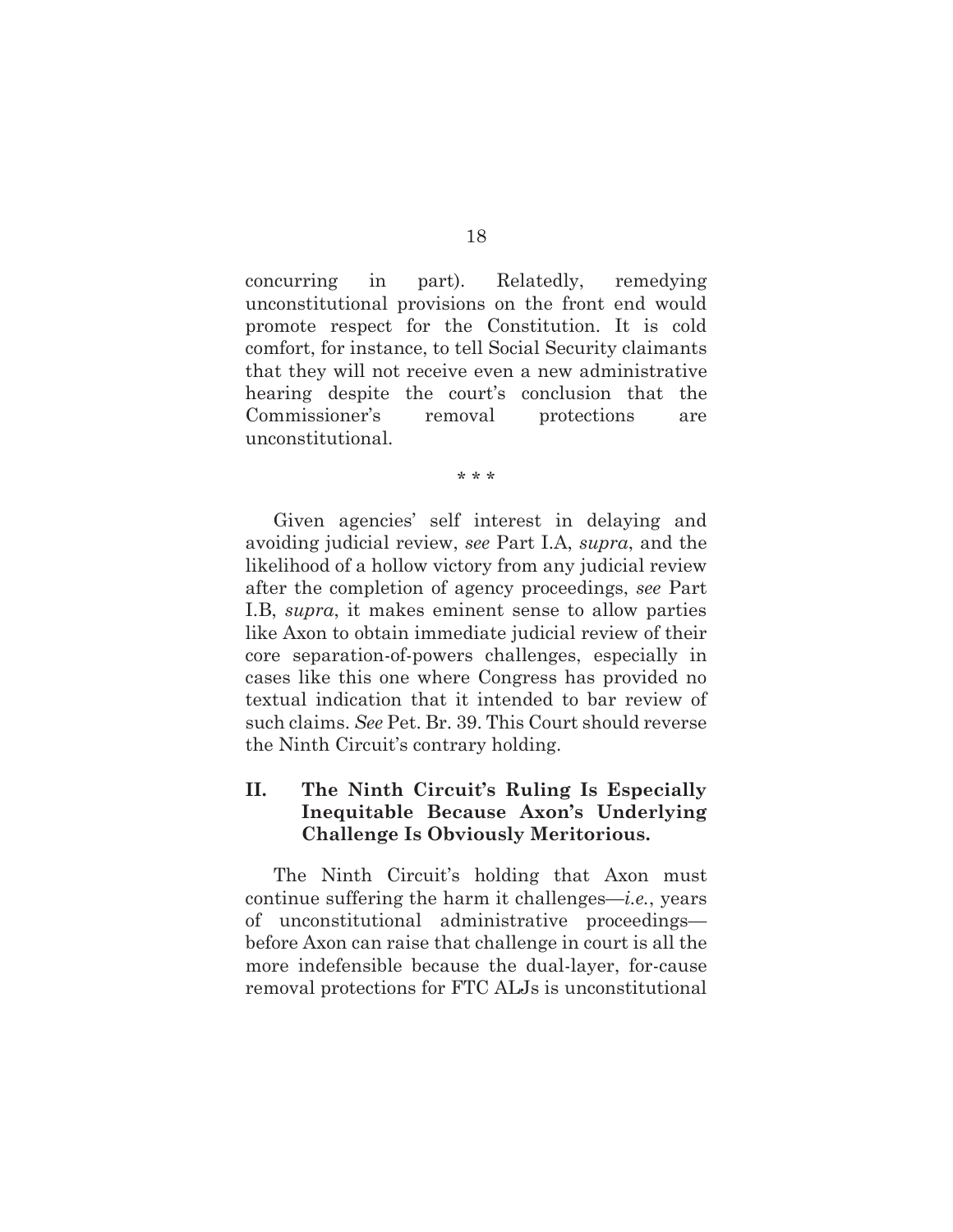under a relatively straightforward application of this Court's precedents.

In *Free Enterprise Fund*, the Court held that the Constitution prohibits insulating certain executive officers from presidential supervision via two layers of for-cause tenure protection. *See* 561 U.S. at 484, 486– 87. At the time, it was unclear whether the Court's holding extended to ALJs, in part because at the time there was no clear precedent on whether ALJs were "Officers of the United States." *Id.* at 507 n.10; U.S. Const. art. II, § 2, cl.2. In *Lucia*, this Court subsequently held that SEC ALJs are Article II "Officers" because they "hold a continuing office established by law," have "equivalent duties and powers … in conducting adversarial inquiries" as other officials the Court had deemed to be principal "Officers," and there was no requirement that the ALJs' decisions be reviewed by the full panel of SEC Commissioners. 138 S. Ct. at 2053–54.

Taken together, *Free Enterprise Fund* and *Lucia*  establish that the Constitution does not authorize multiple layers of for-cause removal protection for agency ALJs who are Article II "Officers." The FTC's ALJs enjoy the same multi-layered removal protection as SEC ALJs, *see* 5 U.S.C. §§ 7521(a), 1202(d), and FTC ALJs apparently qualify as "Officers" given that their powers are very similar to the SEC ALJs' powers in *Lucia*, *see* 16 C.F.R. § 3.42(c) (authorizing the FTC's ALJs to take all necessary action to conduct fair and impartial hearings such as regulating the course of the hearings, administering oaths, issuing subpoenas and orders, taking depositions, compelling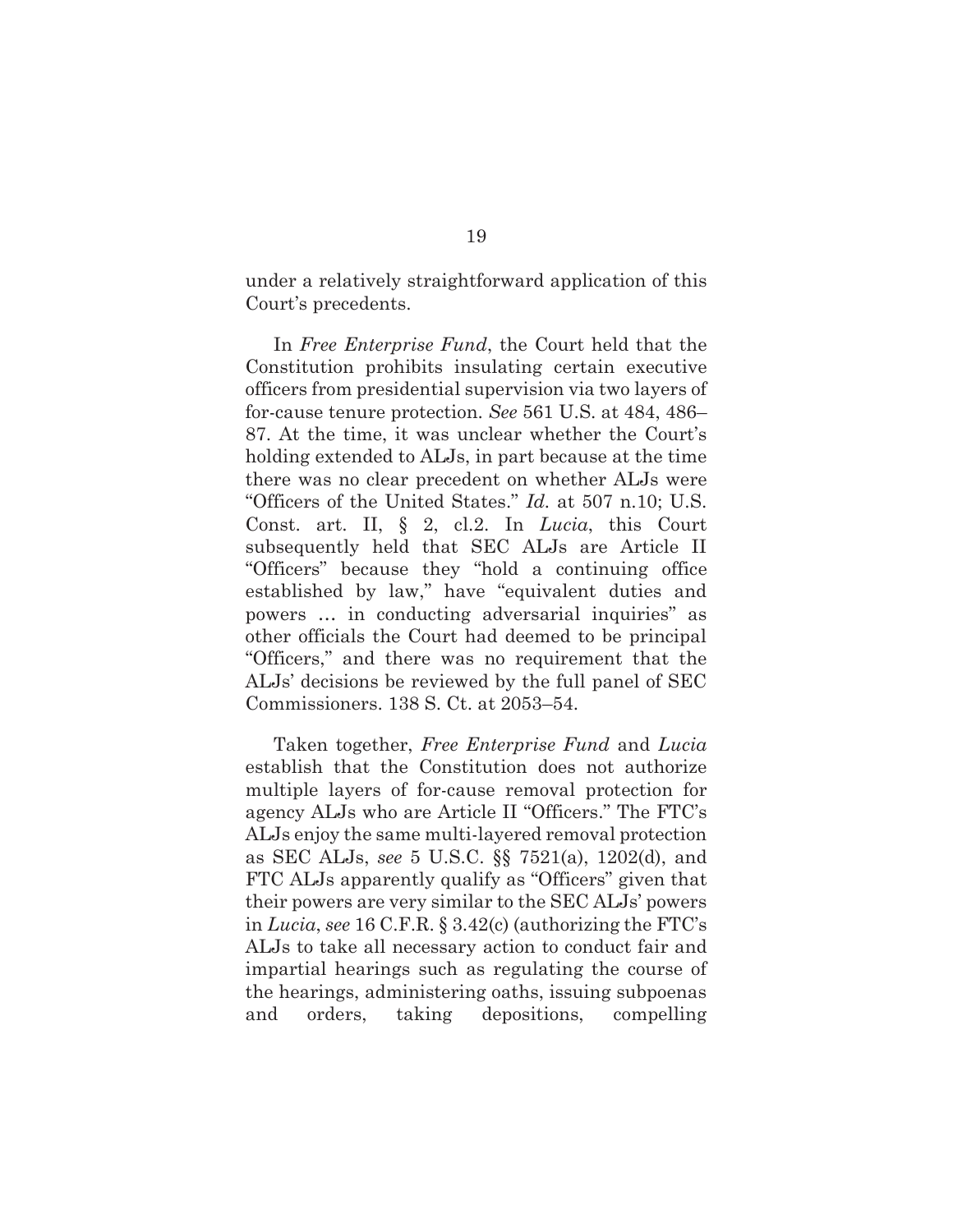admissions, and making initial decisions for the FTC). *Compare with Lucia*, 138 S. Ct. at 2053–54.

Thus, Axon's underlying challenge is straightforward and likely to be meritorious. Consequently, there is no difficult line-drawing about whether Axon has demonstrated a "here-and-now injury" worthy of immediate judicial resolution. *Free Enter. Fund*, 561 U.S. at 513.